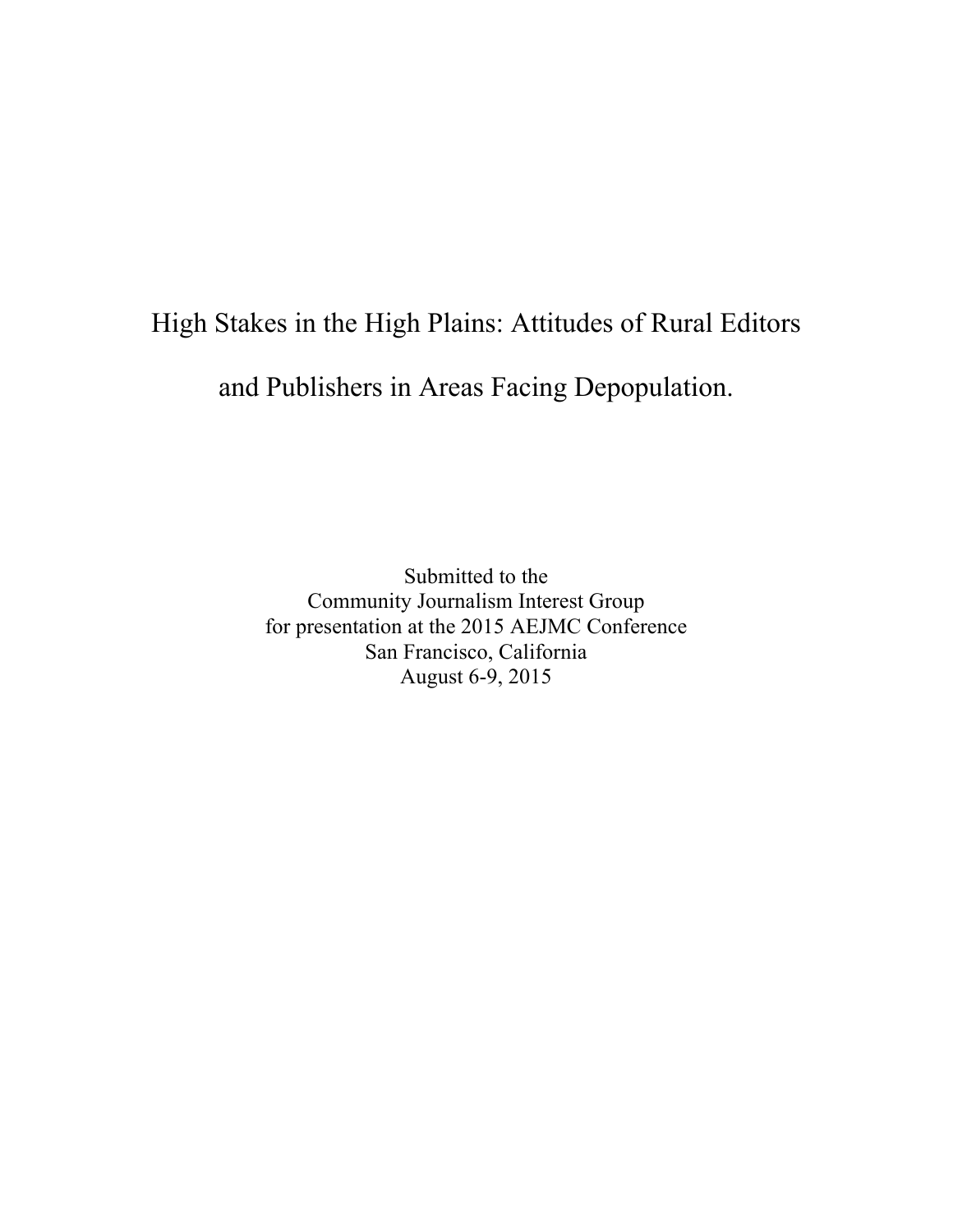# **High Stakes in the High Plains: Attitudes of Rural Editors and Publishers in Areas Facing Depopulation.**

#### Abstract

This survey research focuses on the attitudes of rural newspaper editors and publishers in the U.S. High Plains. The region faces depopulation that threatens the existence of their newspapers and communities. The editors and publishers are comfortable in their potential conflicting roles of community watchdog and booster. While respondents have positive attitudes toward the future of their publications, they are concerned about succession – Who will take their place when they are gone?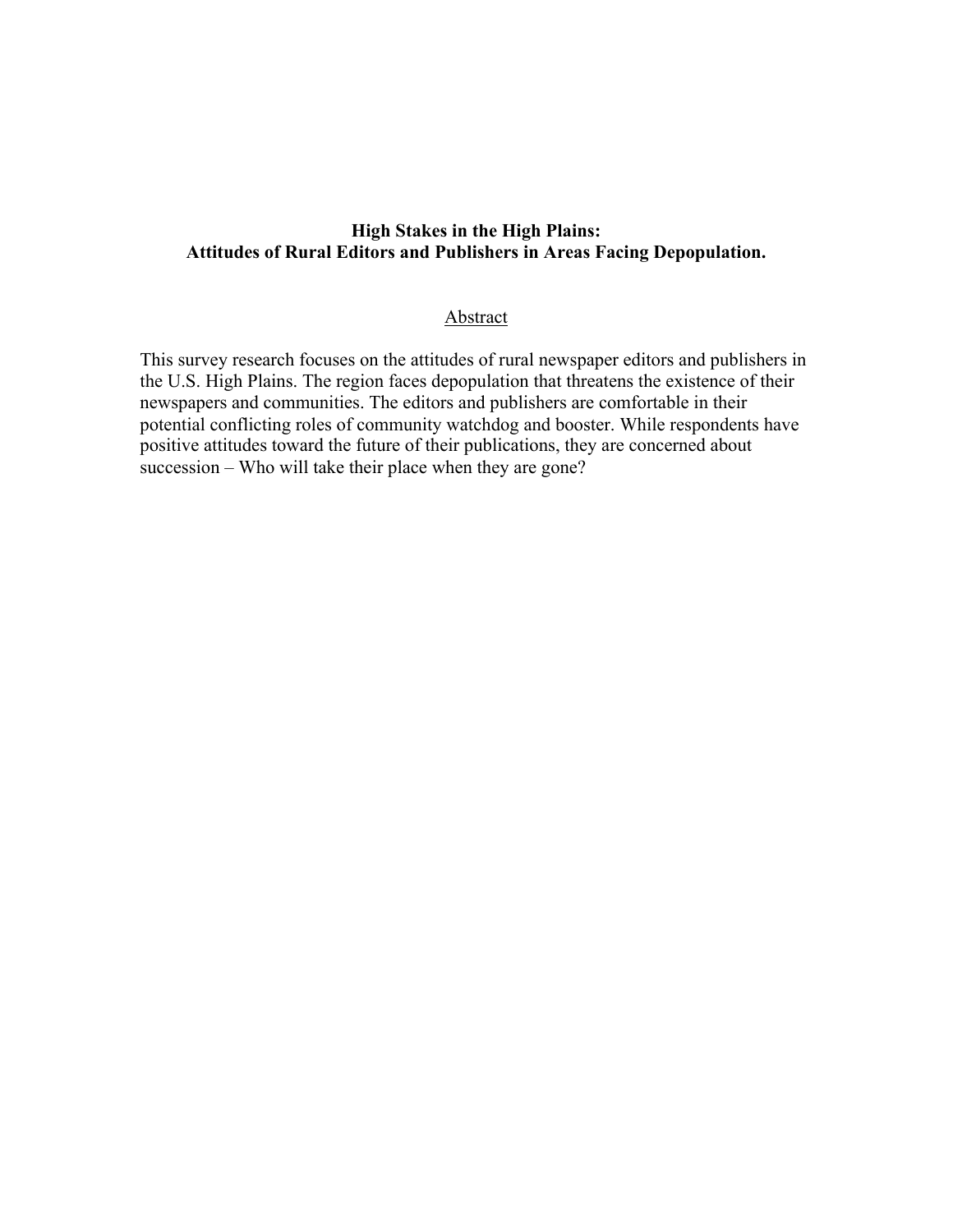# High Stakes in the High Plains: Attitudes of Rural Editors and Publishers in Areas Facing Depopulation.

Newspapers have always played a central role in the settlement and survival of the American West. Four years before becoming best known as publisher of the *New York Tribune*, Horace Greeley gave his most memorable advice – "Go West, young man, and grow up with the country." Greeley saw the vast, unsettled region as a "safety value" to relieve pressures building in eastern cities from the flood of European immigrants. (Sloan, 2008) When a new settlement was established, among the first items shipped in was a printing press. Frontier newspapers were started for a variety of reasons, including the desire to promote political points of view and promote additional settlement within the community. (Folkerts, Teeter, Caudill; 2009)

Nearly two centuries later, Greeley County, Kansas, named after the eastern publisher who encouraged settlers to inhabit a great frontier, struggles to survive. The latest population estimate for the county is 1,290, a greater than 60 percent drop since the 1960s and a nearly 20 percent drop since the turn of the century. The county's population density is less than two persons per square mile. (U.S. Census Bureau, 2014)

Director Jeremy Hill of the Center for Economic Development and Business Research at Wichita State University predicts that the county's population will be less than half its current size within 25 years. However, county government and business leaders, using a variety of local and state initiatives, recently have met this challenge with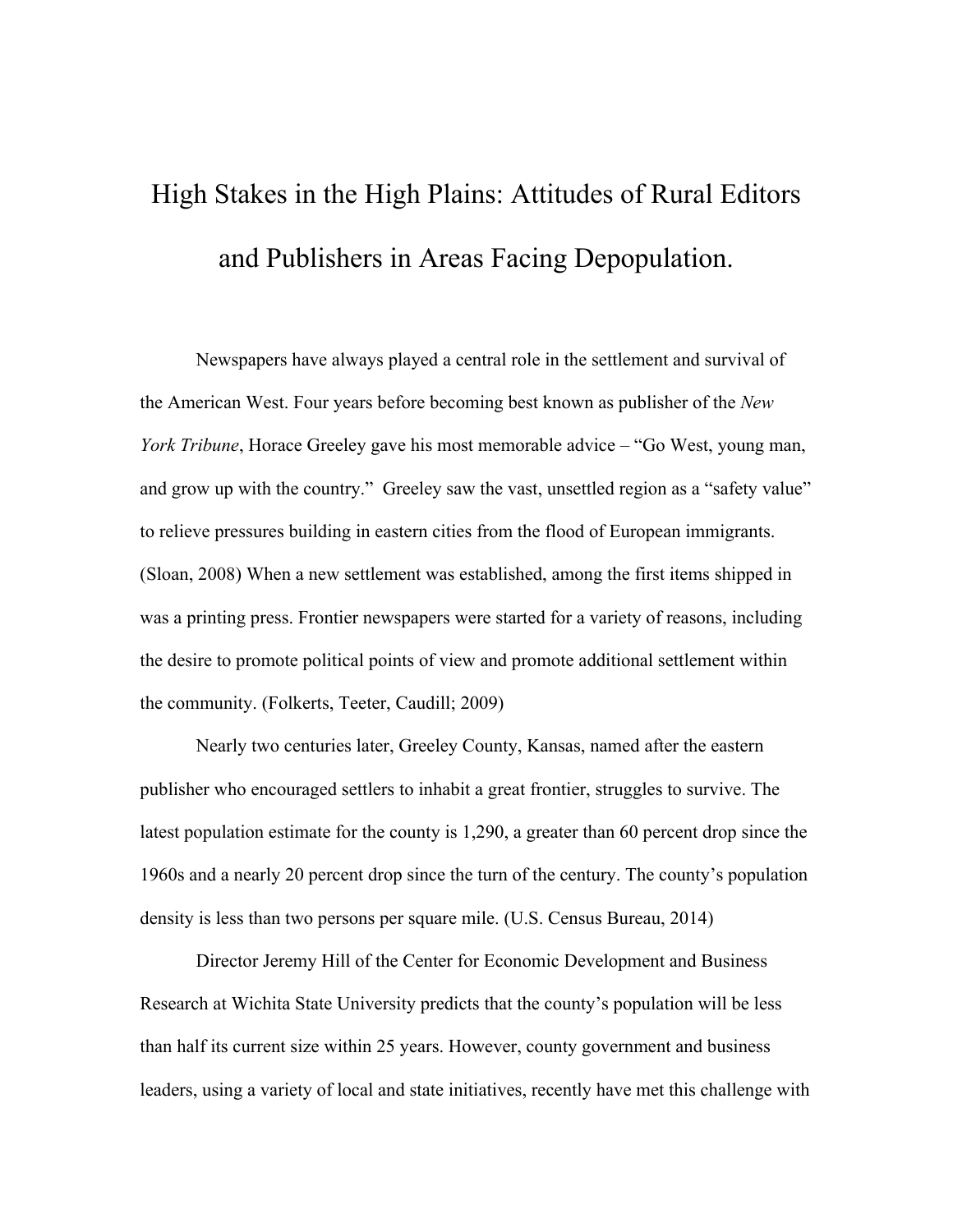modest success, witnessing a 4 percent increase in the local population since 2010. (Peters, 2013) At the center of this effort to revive a dying community is the local weekly newspaper, the *Greeley County Republican*. It's future is tied to the community's future – and both remain in doubt.

There is a large region of the United States that is often referred to as "fly over country" or "the empty middle." Yet, because of its agricultural and energy resources, the Great Plains plays an integral role in the U.S. economy. Wedged between the fertile farmlands along the Mississippi and Missouri river valleys and the Rocky Mountains, lies a region known as the High Plains. And it is there, in the dozens of Greeley counties within eight states, that a struggle against depopulation is being waged. Newspapers played an important role in the region's settlement. This paper focuses on the question of whether the leaders of those same newspapers, facing turbulent times within their own industry, feel they can help these sparsely populated areas maintain community cohesion and, in turn, help ensure their own publication's survival.

#### **Literature review**

The newspaper industry continues its slow and, at times, painful evolution. The numbers tell the story: Total employment in newspaper publishing in the United States dropped by more than 52 per cent, down from 414,000 in 2001 to 217,650 in 2013. (Bureau of Labor Statistics, 2013) *IBISWorld* proclaimed in 2012 that newspaper publishing was one of "the 10 fastest dying industries in America," with a 6.4 per cent annual rate of revenue decline over the last decade. (Badkar, 2012) Newspaper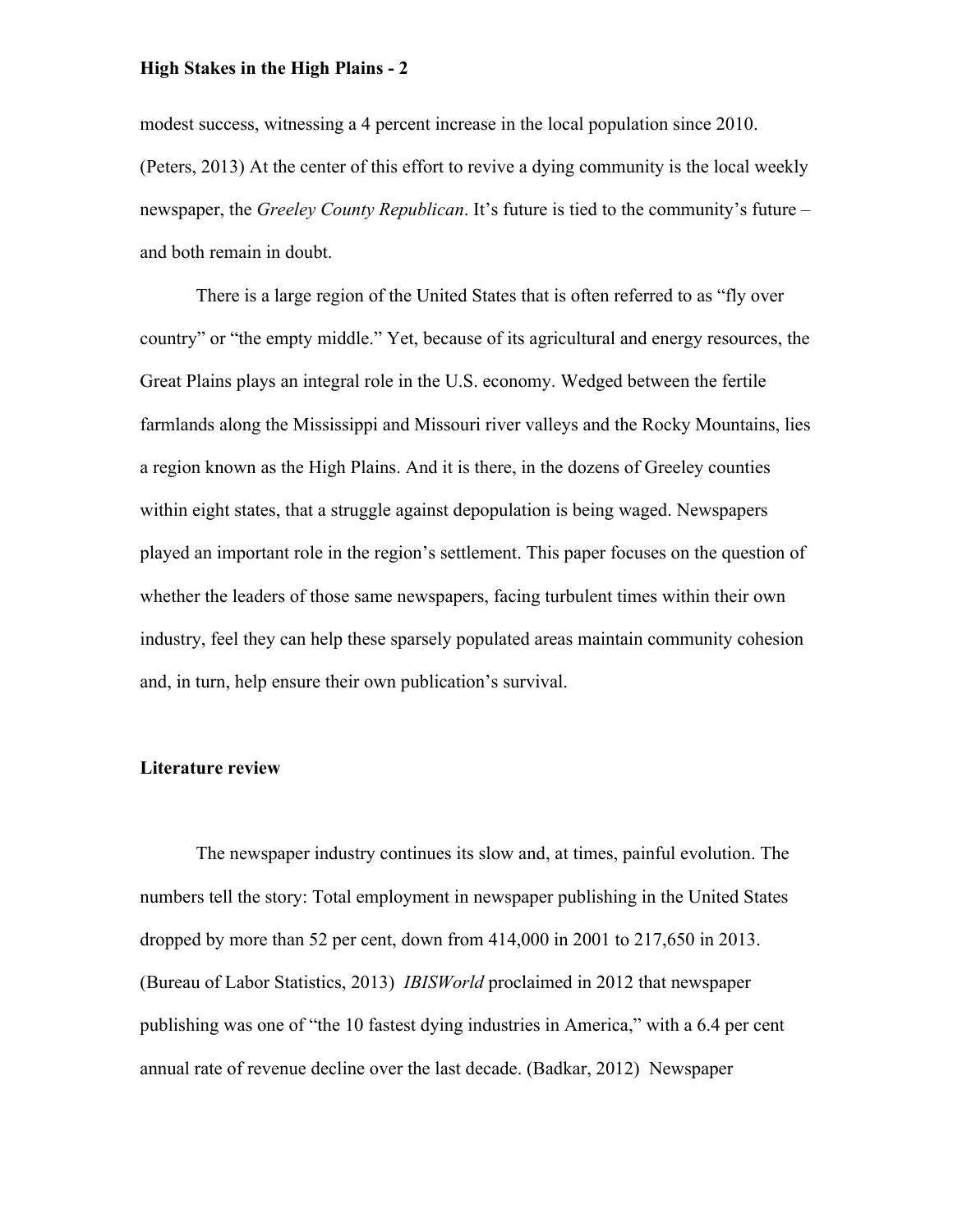advertising revenues (daily and Sunday) dropped 8.6 percent in 2013 from the previous year to \$17.3 billion. (Newspaper Association of America, 2014) One commentator in *Forbes* noted that the US newspaper industry is now smaller than Google. (Worstall, 2012)

Regardless of rapid technological transformations, many believe news and information will remain valuable commodities no matter what business or delivery models may evolve. "I believe newspapers that intensely covered their communities have a good future," said Warren Buffet, whose Berkshire Hathaway multinational conglomerate owns 65 newspapers including the *Buffalo News*, the *Omaha World-Herald* and the *Richmond Times-Dispatch*. "No one has ever stopped reading halfway through a story when it was about them or their neighbors." (Buffett, 2012) Buffet's optimism may be born out by industry figures that show advertising revenue losses being somewhat offset by a rise in circulation and modest increases digital advertising and direct marketing revenues. (Newspaper Association of America, 2014)

This cautious sense of optimism appears greatest among the 7,500 small-town rural newspapers that dot the American landscape. "The community newspaper business is healthier than metro newspapers, because it hasn't been invaded by Internet competition," said Al Cross, director of the University of Kentucky's Institute for Rural Journalism and Community Issues. "Rural papers own the franchise locally of the most credible information." Broadcast journalist and USC Professor Judy Muller wrote, "It is more than a little ironic that small-town papers have been thriving by practicing what the mainstream media are now preaching." She also wrote that the concepts of *hyper-*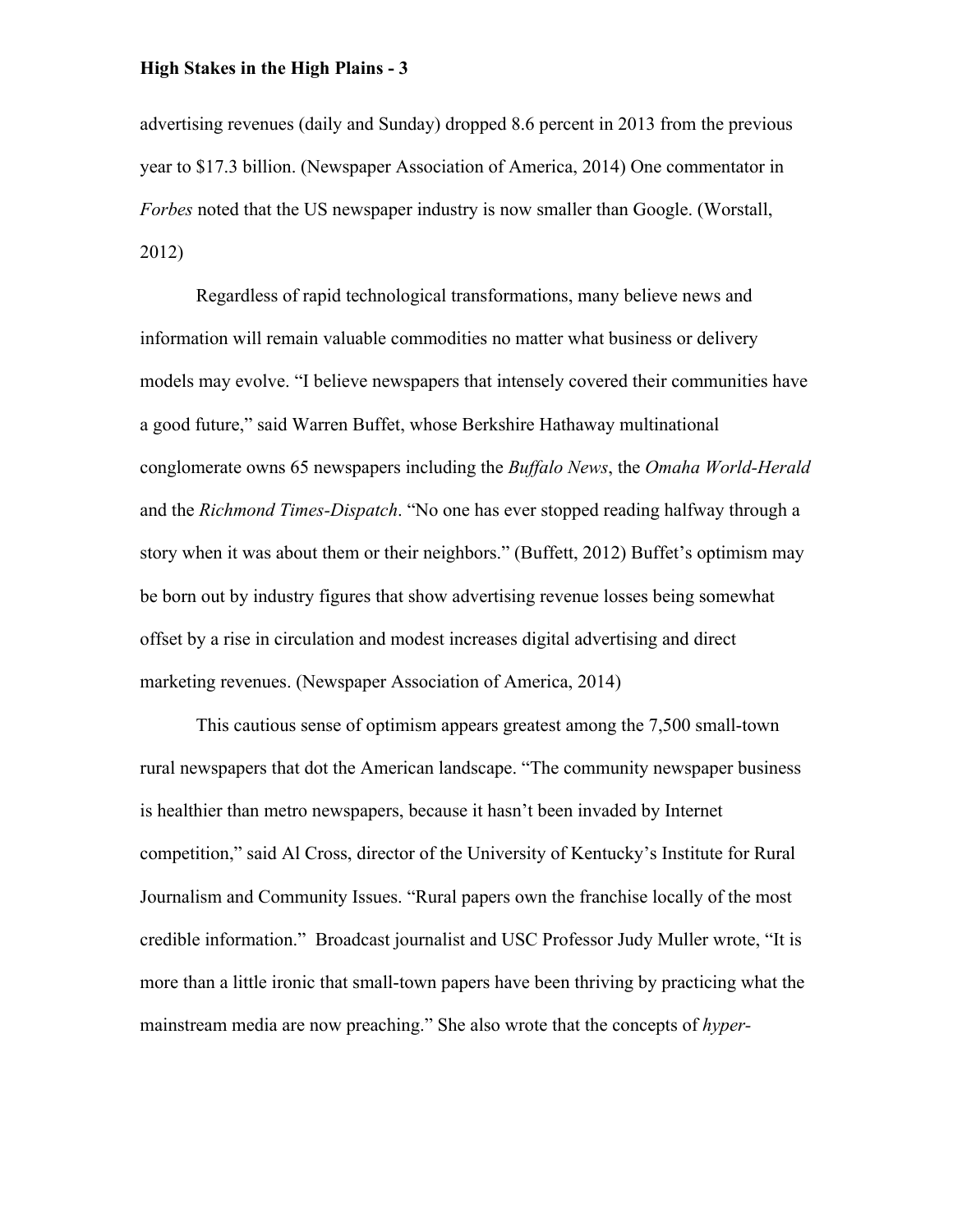*localism*, *citizen journalism* and *advocacy journalism* have been around for a long time in small-town newspapers. (McGhee, 2011)

This is not to suggest that community and small-town newspapers are not feeling the same economic pinch facing their big-city brethren. Newspaper consultant John Morton wrote 20 years ago that these papers – especially those part of a newspaper chain – faced the same challenges evident elsewhere in the American economy. He said they were making money, but not enough to satisfy the home office. He also noted that in the face of local agricultural and business consolidations – he called it the Wal-Mart Effect – even locally owned newspapers were facing hard times. (Morton, 1995)

Severe cutbacks in the U.S. Postal Service further aggravate the situation. From the earliest days of the American republic, newspapers have been aided by favorable postal rates and timely deliveries. But with pressure to increase rates and a proposed elimination of services, including weekend delivery, the tide appears to have turned. *The Willard Cross Country Times* in Missouri serves as an example: With the consolidation of a regional mail processing center to a more-distant facility in Kansas City, subscribers saw a delay in their newspaper delivery. "It will take them three to four days to get their paper, which would make the news stale," said publisher Laura Scott in 2012. "It will be really hard on the newspaper business. I don't want to be the one to shut down a 130 year-old paper." (Landis, 2012) Unfortunately, that was her fate as the *Cross Country Times* was sold and consolidated with the *Ash Grove Commonwealth* on January 7, 2015.

# **Survival on the High Plains**

A greater threat to the future of rural newspapers is the loss of circulation and advertising revenues because of population declines. Approximately one in every three of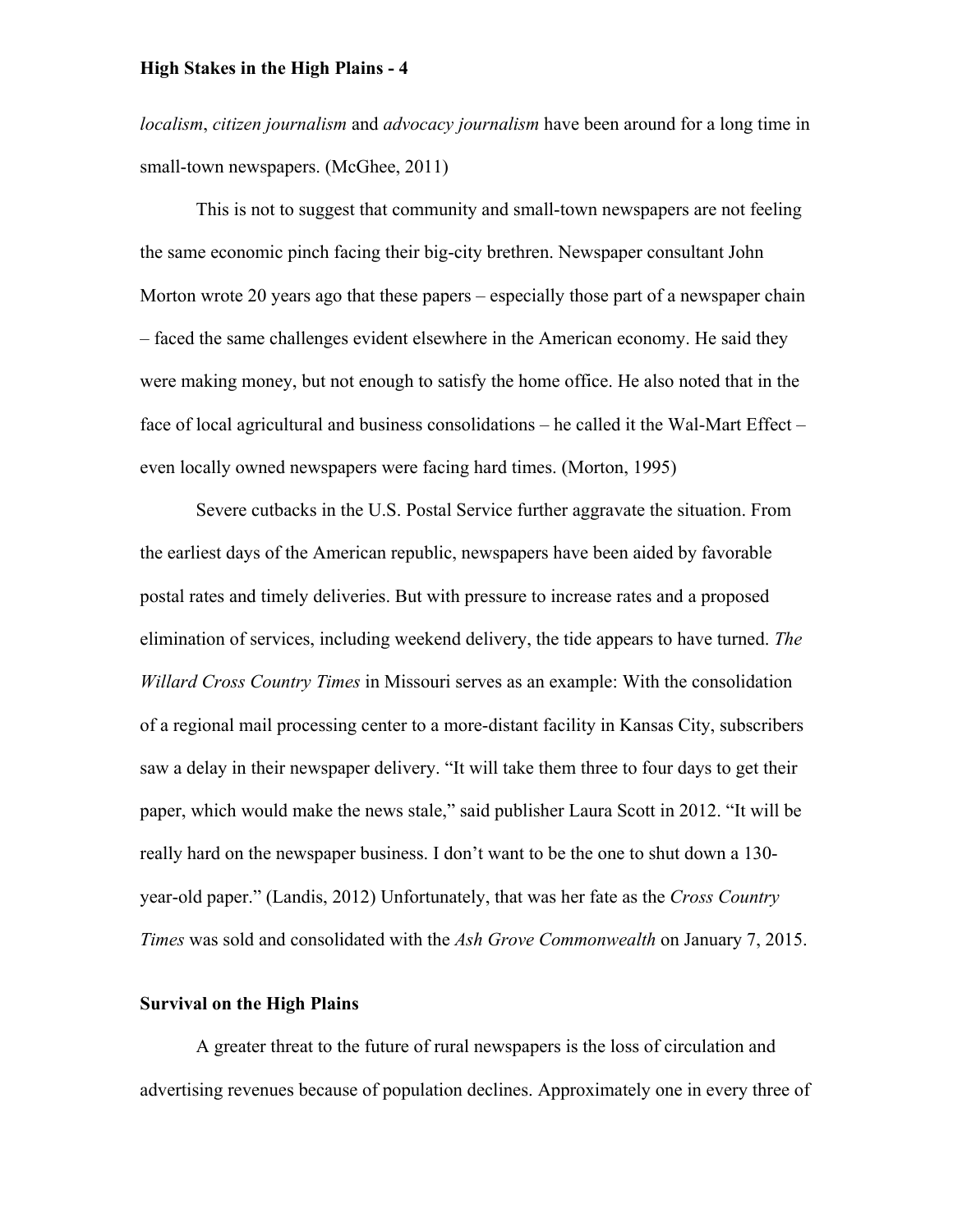the nation's 3,142 counties experienced a population decline during the 2000s. According to the U.S. Census Bureau, counties in decline were clustered in Appalachia, the High Plains, the Mississippi and the northern U.S. border. (Mackum and Wilson, 2012) Fifteen percent of the nation's population (46.2 million people) resided on 72 percent of the nation's land area in 2013. (USDA/ERS, 2014)

A major factor in rural population decline is a phenomenon known as natural decrease, when a county's death rate is higher than its birth rate. This is exacerbated with the exodus of younger residents looking for better-paying non-agricultural jobs. According to 2012 census estimates, 1,135 counties faced natural decreases, compared to only 880 three years earlier. "These counties are in a pretty steep downward spiral," said Kenneth Johnson, a demographer at the University of New Hampshire. (Yen, 2013)

One rural newspaper that fell victim to declining population was *The Raton Range* in New Mexico in July 2013. "My hope was that things would turn around," wrote publisher Paula Murphy in a letter to her subscribers. "My company is saddled with so much debt that it would take the glory days of advertising revenue to pay it back.

"I don't see that happening in the near future." (Murphy, 2013)

Reversing this trend is complicated by what some describe as an innate hostility within traditional communities toward outsiders. As Common Cause founder John Gardner noted, these communities tend to be homogeneous, experience relatively little change, appear to resent changes that do happen, and are unwelcoming to strangers. (Gardner, 1990) This tendency is especially problematic in areas such as western Kansas, where the Hispanic and Latino population increased by 26.1 percent, mostly through migration, during the first decade of the  $21<sup>st</sup>$  century. A soon-to-be published study of the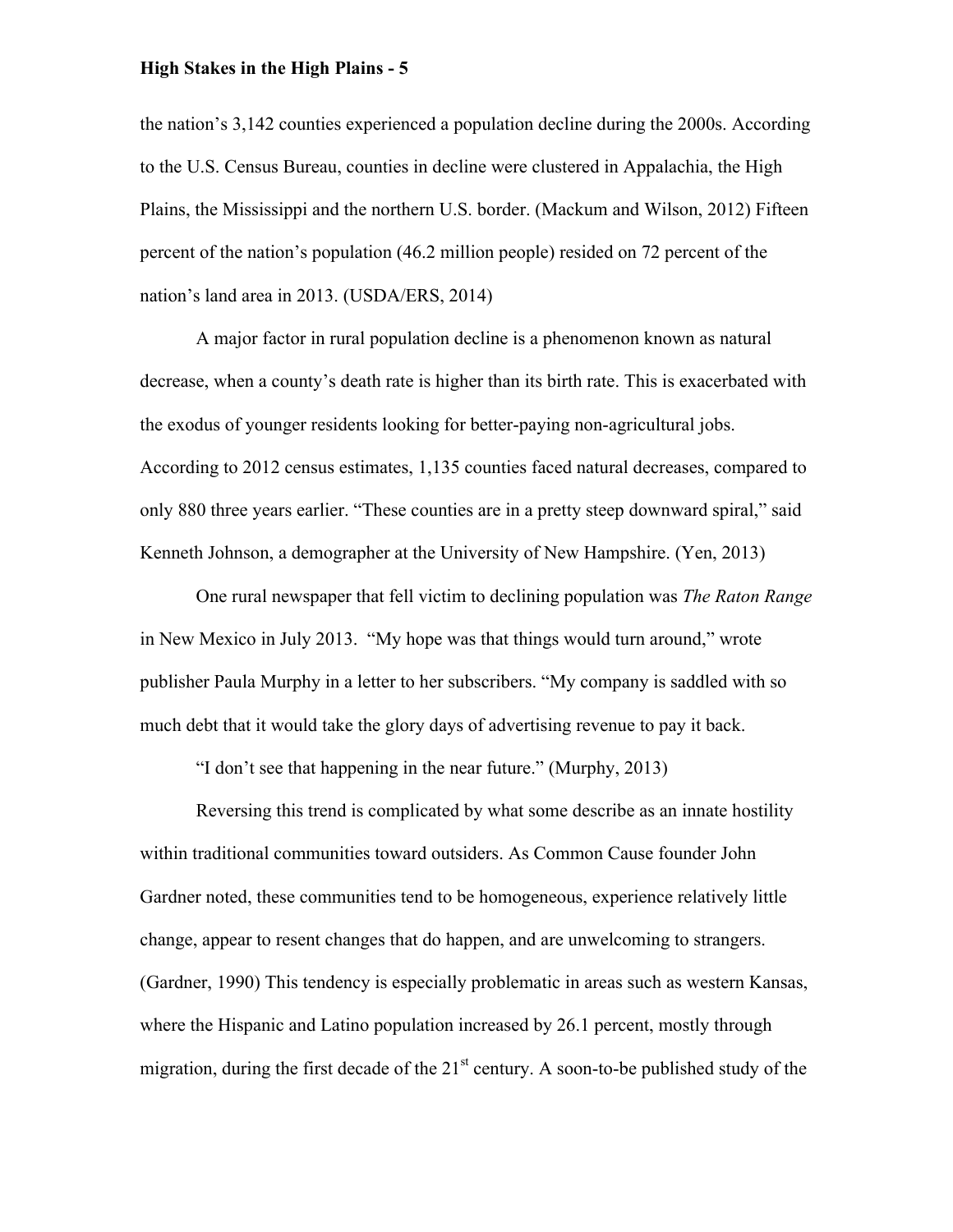region's community leaders in the *Journal of Applied Journalism and Media Studies* reports that while all respondents said they welcome newcomers, only one in five indicated they were comfortable with the rising numbers of Hispanics and Latinos in the region. (Guth, 2015)

While it may seem counter-intuitive, urbanization is yet another threat. Families are moving from the country and smaller towns to larger regional centers. Again, Kansas is a good example, where the overwhelming majority of its population is clustered in the eastern one-third of the state. The state's urban population was 71 percent in 2000, compared to 52 percent in 1950. While most western Kansas communities are in population decline, a handful of communities such as Garden City and Colby have experienced modest growth. "Despite the image of Kansas as part of the nation's breadbasket, urbanization has been one of the most profound changes of the twentieth century," wrote Laszio J. Kulscar in *Kansas Policy Review*. (Kulscar, 2007)

For rural family newspapers, the question of who will take over once the editor/publisher is gone looms large. Rod Haxton, editor and publisher of the *Scott City News* in Kansas, is, for all intents and purposes, his entire new staff. "There was a guy here who used to joke that I am Underdog because 'you're everywhere, you're everywhere!'" It is a grueling lifestyle that few hearty souls love. "I kind of wonder of Jschools are turning out somebody who will want to come in and take on this kind of operation," said Haxton. (Haxton, 2014)

"I have no clue what I am going to do," said C.F. David, editor and publisher of the *Boise City News* in the Oklahoma panhandle. "I have no children who are interested in doing this." (David, 2014) David is in a particularly vulnerable position. Boise City is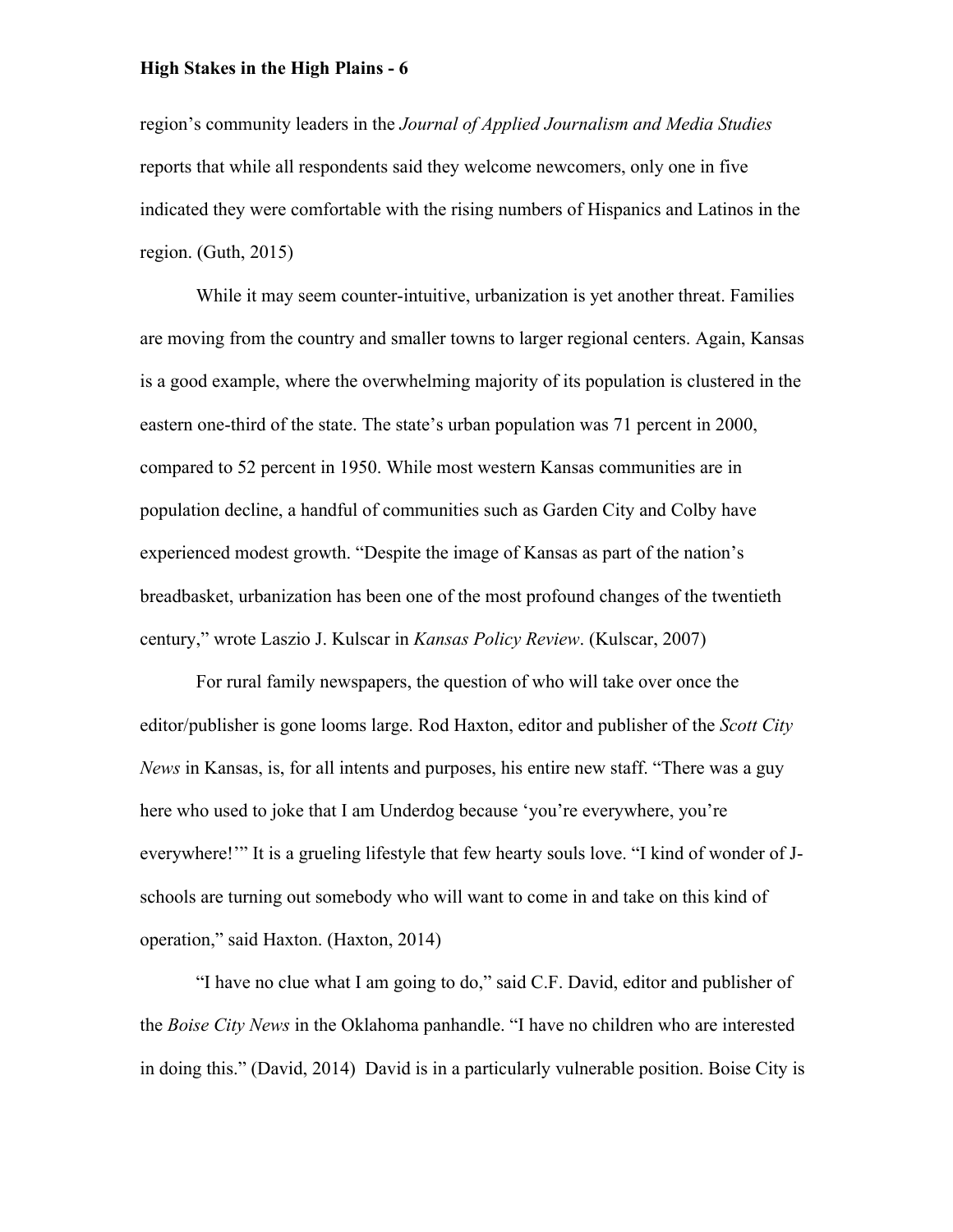the county seat of Cimarron County, the epicenter of the Dust Bowl in the 1930s. It has lost 35 percent of its population since 2000. The population density is 1.27 persons per square mile – technically classified as frontier. (U.S. Census Bureau, 2014)

The *Scott City News* and the *Boise City News* lie within the physiographic region the U.S. Geological Survey classifies as the High Plains, where the greatest hurdle to growth is the dwindling supply of fresh water. Once known as the "Great American Dessert," the region receives an average of 10-20 inches of annual rainfall. Since the middle of the  $20<sup>th</sup>$  century, the region's agriculture-based economy has depended on water pumped from the High Plains Aquifer, a vast underground ocean of fresh water. The problem is that the water is being pumped out much faster than it is being replenished. The Ogallala Aquifer, the largest of the underground systems that comprise the High Plains Aquifer, contains enough water to fill Lake Erie nine times. However, since the 1950s, the Ogallala's volume has been reduced 11 percent – the equivalent of one Lake Erie (Ashworth, 2006). Declining water reserves have become especially acute in recent years, as much of the southern High Plains have experienced drought that rivals the Dust Bowl days of the 1930. According to the Kansas Geological survey, the High Plains Aquifer has dropped an average of 36 feet in the southwest corner of the state in the last 18 years. (KU News Service, 2015)

#### **The battle for a future**

The implications of declining population and dying counties are significant for locally based journalism. Many young people leave these regions for a better life elsewhere. And it can be difficult to lure young journalists to these communities.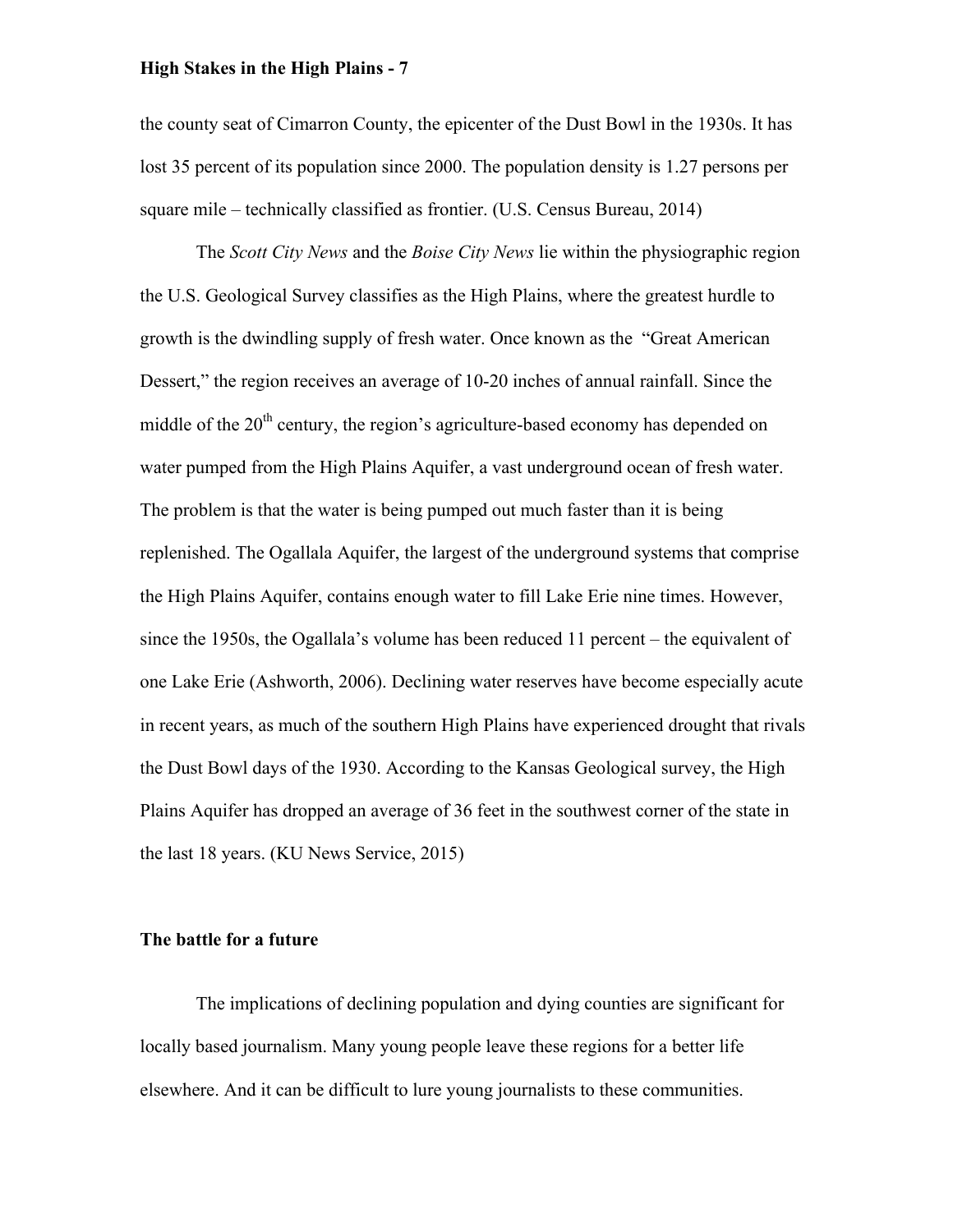Combined with a sluggish national economy that exacerbates the challenge of already dwindling advertising revenues, survival is problematic.

However, the greatest implication, at least as far as the conduct of a civil society is considered, is the potential for the loss of a local watchdog to monitor the public life of local towns and rural counties. In this wireless and digital age, will it become easier for local residents to know what is happening in far away places than it is to follow activities at their own county courthouse?

Kathryn Olmstead, a community correspondent for the *Bangor Daily News,* has written "a town or region without a newspaper that cares about it more than any other place loses a gift of democracy." Olmstead, a former associate dean of journalism at the University of Maine, has written that a local newspaper "helps define and preserve the personality of a town and enables those who have moved away to stay connected. It fosters the local marketplace in a time when people are realizing that the future of their communities depends on supporting local businesses." (Olmstead, 2012)

Some see the role of their local newspaper in a different light. "The local weekly newspaper is a community bulletin board with not much more than land auctions and school sports," wrote Layton Ehmke, formerly a Chicago-based free-lance writer who has bucked the out-migration trend and chosen to return to his native western Kansas. "The 'Word of God' column always makes the front page – placed next to the weather and grain markets as if it were given, sobering fact, no matter the verse." (Ehmke, L., 2014)

"The community newspaper's greatest glory and strength is at the same time a reason for its weakness as a social force and for seeming obscurity among the mass media or communication: it is so personal," wrote former publisher and professor John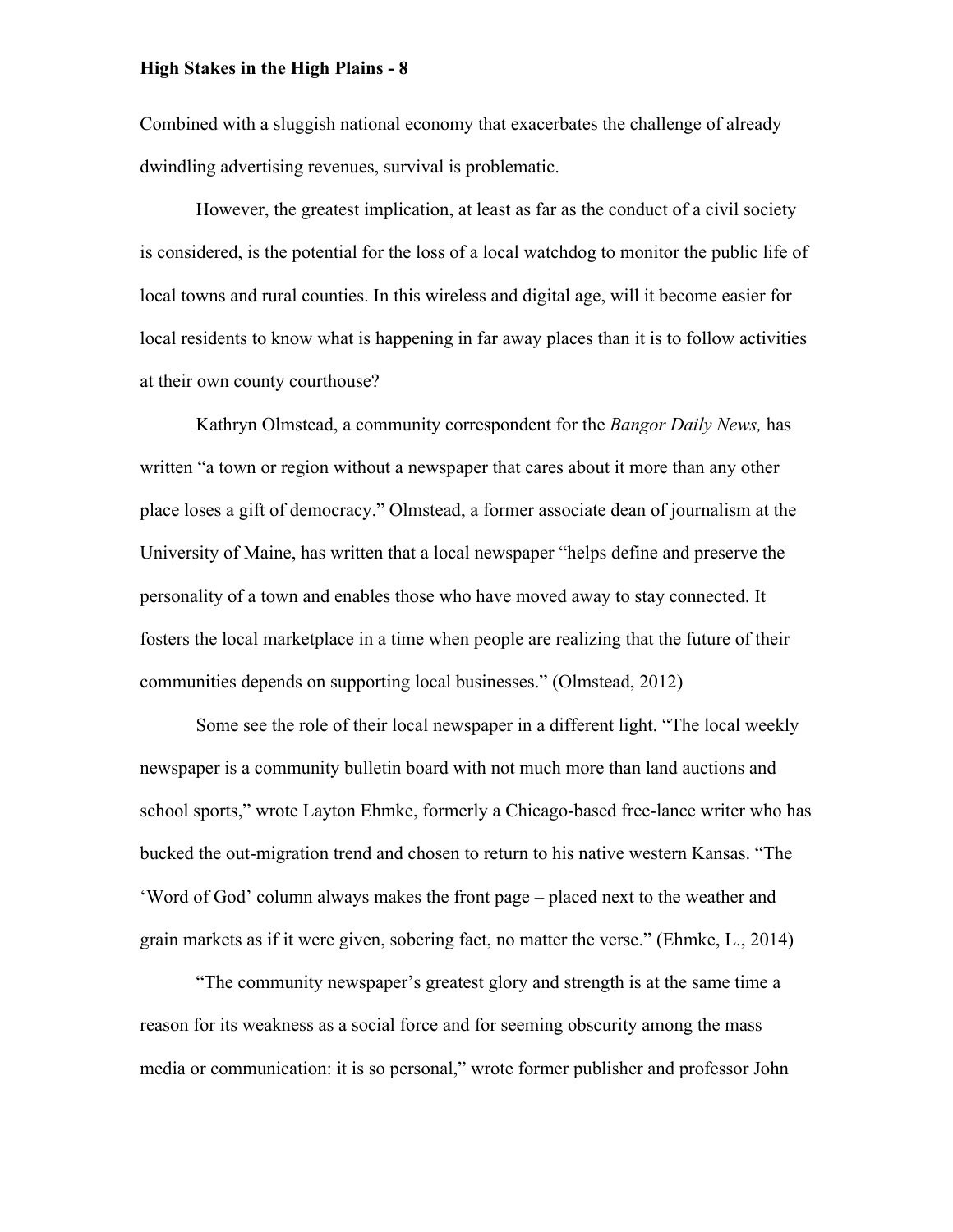Cameron Sim. "The readers of a weekly tend to regard it with a proprietary interest ("our hometown paper") and they see its virtues or tolerate its defects just as they do members of the immediate family." (Sin, 1969)

Boosterism has been a long-standing practice in rural journalism, evidenced by the 1937 textbook *Country Journalism*. Charles Laurel Allen wrote that being a community booster is the most important thing a successful country newspaperman should do. "Boost, even when something needs correcting; a positive suggestion showing the way to better the town will accomplish far more than showing how poor the town is," Allen wrote. (Allen, 1937)

A survey of midwestern rural weekly newspaper publishers found widespread agreement with the notion that they have to be "married" to their communities by devoting many extra hours to civic duties. Most of the respondents indicated that they felt that they could handle any conflicts of interest that could arise from this kind of relationship. However, as the principle investigator in that research noted, "The majority of recorded mission statements for these community weekly publishers included some reference to promotion or the role of cheerleader for their towns." (Tezon, 2003) "I, at times, have to be a cheerleader for the community," said Managing Editor Dena Sattler of the *Garden City Telegram* in Kansas. "I want this community to succeed, because, frankly, my business succeeds when it does." (Sattler, 2014)

Doug Anstaett, executive director of the Kansas Press Association, said he felt this pressure early in career. While serving as the editor of a small-town newspaper, he said he had to remove one of his journalists from writing a weekly column after the writer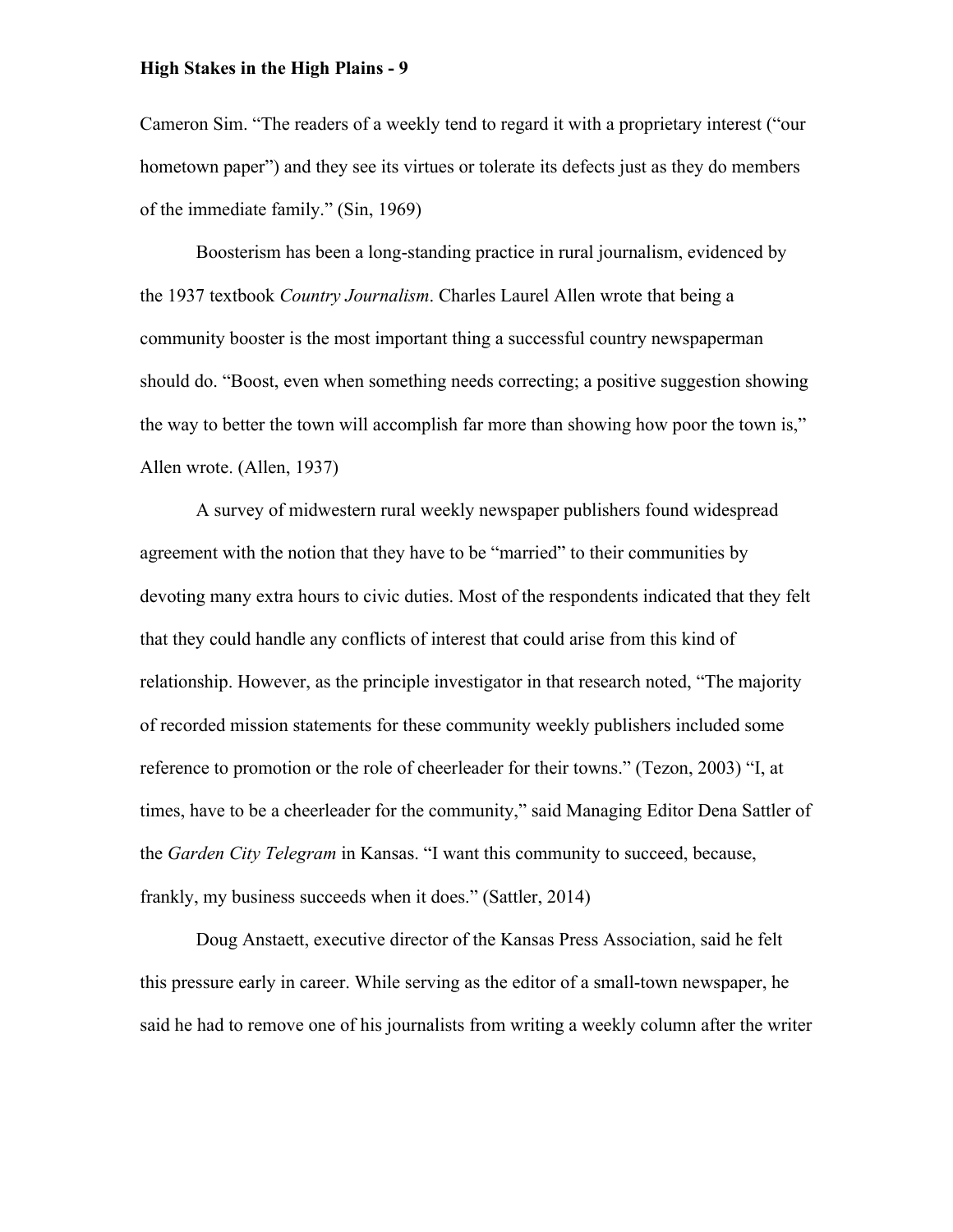– to the horror and disgust of local merchants – suggested it was easier find Christmas gifts for his family at a mall in a nearby town. (Anstaett, 2013)

With digital technology as the fuel to power local journalism, many have looked to the Internet and services such as AOL's Patch, a hyper-local news aggregation site, as a means for filling local information needs. However, most of these sites are clustered in metropolitan areas and have little or no presence in rural areas. And while converting newspapers to an online product has some attraction, rural publishers face the same challenge as their big-city counterparts when it comes to finding a viable economic model. (Shors, 2012) There is also resistance to using non-journalists as the eyes and ears of the community. (Stinle and Brown, 2012) Citizen journalism also attracts a different audience than traditional newspapers; people who, at best, are moderate consumers of local journalism and have also no contact with national media. (Bentley et al., 2006) When studying how people get their local news and information, a Pew Internet and American Life Project study concluded that rural residents are most likely to rely on traditional news platforms and "most likely to worry about what would happen if their local newspaper no longer existed." (Miller, Rainie, Purcell and Rosenstiel, 2012)

Sarah Kessenger, editor and publisher of the *Marysville Advocate* in north central Kansas, said it is important for her paper to have a Web presence. "I do agree that we are giving away a lot of news," she said. "But we have a large portion of our readership who still are not regular Web readers. So they want their paper in hand." She added that she expects some "blowback" when the newspaper inserts a pay wall to its website. (Kessenger, 2013)

This discussion suggests the following research questions: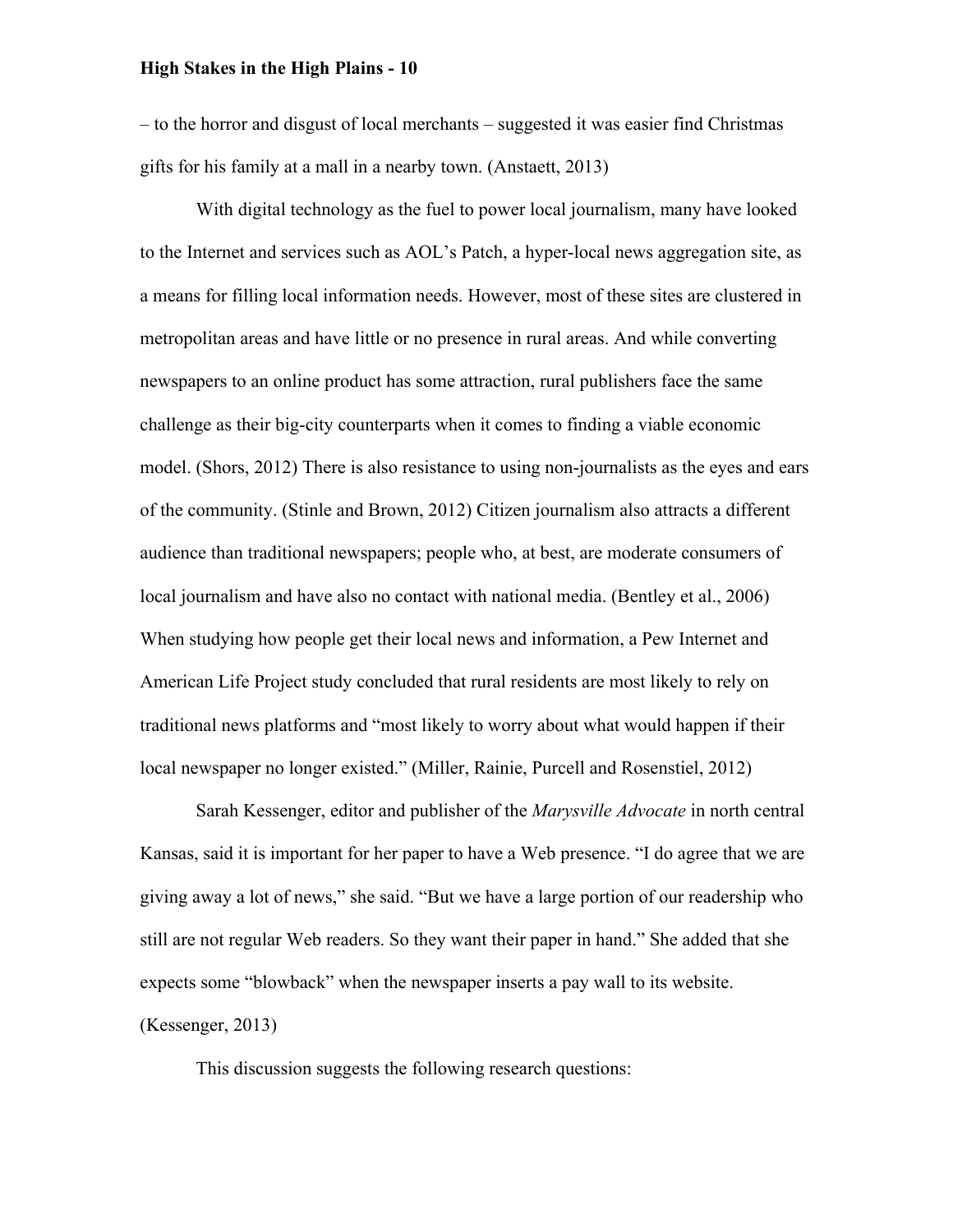- *RQ1 How do rural editors/publishers in the High Plains reconcile their potentially conflicting roles as community watchdog and community booster?*
- *RQ2 To what degree do rural editors/publishers in the High Plains see the Internet as a viable option for providing information within their communities?*
- *RQ3 To what degree do rural editors/publishers in the High Plains have confidence in their ability to find replacements for departing staff and for themselves?*
- *RQ4 How much confidence do rural editors/publishers in the High Plains have in the future of their communities, newspapers and profession?*

#### **Methodology**

This research represents a natural progression from an initial pilot survey administered in February 2012 to newspaper editors, county officials and chamber of commerce officials in 39 western Kansas counties. The response rate for that mail survey was 25.5 percent. That area was chosen for the pilot study because its location in and near the High Plains Aquifer, which straddles the borders of eight western U.S. states and is the geographical focus of this research. The results of that survey helped refine a questionnaire used in a series of personal interviews with newspaper editors and community leaders in Kansas, Oklahoma, New Mexico and Colorado during summer 2014. In turn, those interviews and the earlier pilot study were used to create the online survey instrument used in this research.

The survey frame was created through the use of membership directories of the state press associations in the targeted region – which, for purposes of clarity, will be referred to as the High Plains. The targeted area consists of 99 counties in eight states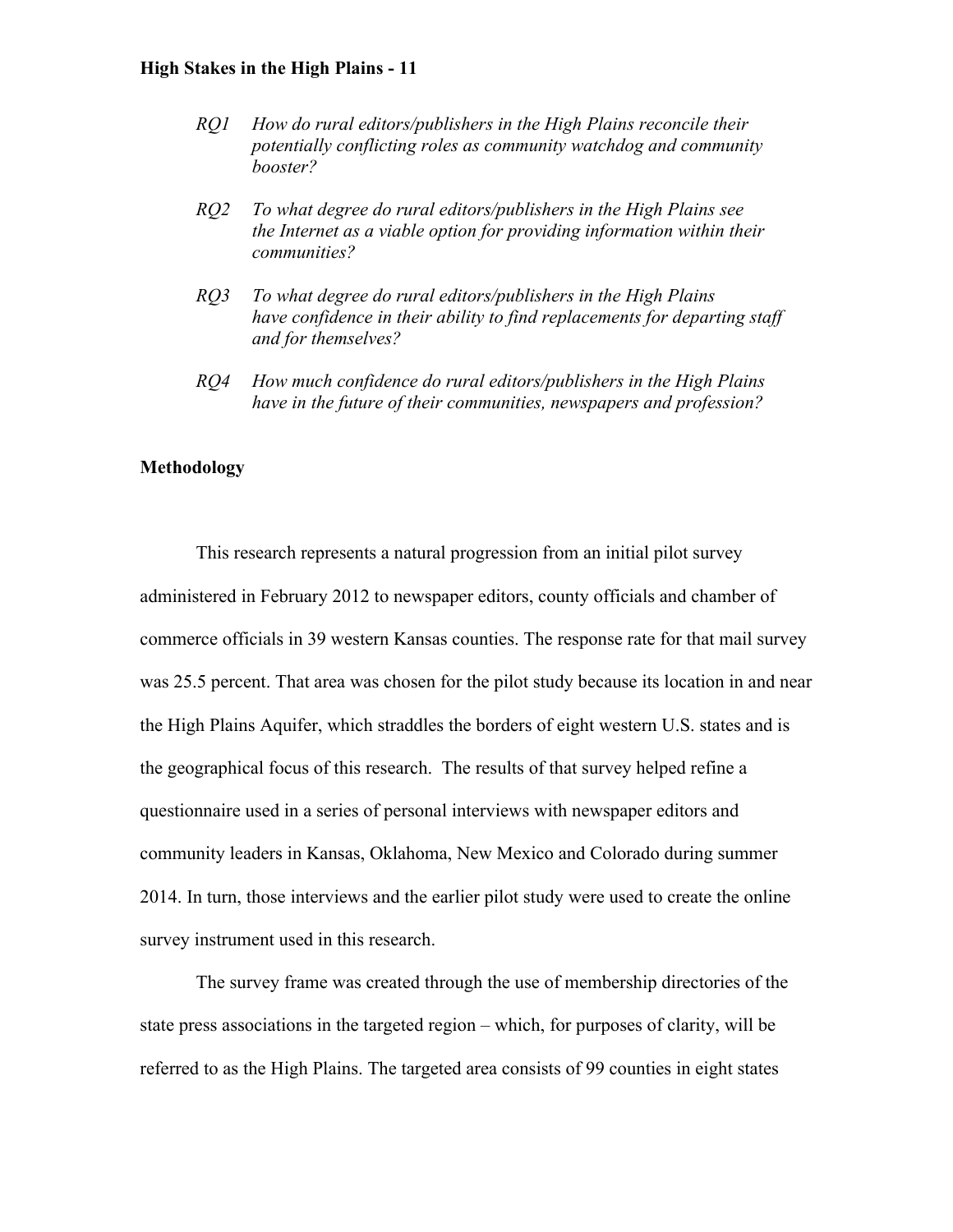(Colorado, Kansas, Nebraska, New Mexico, Oklahoma, South Dakota, Texas and Wyoming) covering 132,217 square miles. According to the 2010 U.S. Census, the population of these High Plains counties was 3,431,387, 1.1 percent of the total U.S. population. The population density of the High Plains Region is 26.4 persons per square mile, compared to the national average of 88.4 persons per square mile (U.S. Census Bureau, 2011).

Of the 98 daily, non-daily and online High Plains newspapers listed within the various state association membership directories, nine had non-functioning e-mail accounts – reducing the survey sample to editors and/or publishers at 89 publications. Following an institutional human subjects review, an e-mail invitation containing a link to a Survey Monkey website was issued on 15 February 2015. A follow-up reminder was delivered eight days later.

Twenty-four editors and/or publishers participated in the survey for a response rate of 26.9 percent. While all of the respondents answered most of the 36 questions on the survey, four declined to answer demographic queries and, therefore, their responses are not included within the cross-tabulations included within the analysis. The final sample is, from a statistical standpoint, of insufficient size for meaningful analysis. However, considering the small sampling frame and that a 26.9 percent response rate for an e-mail survey is generally considered good, these results should serve as a strong indicator of the attitudes among rural High Plains editors and publishers.

Eighty-five percent of the respondents worked at non-daily newspapers, while 15 percent worked at daily newspapers (defined for this purpose as newspapers that publish five or six times a week). In terms of ownership structure, 55 percent of the respondents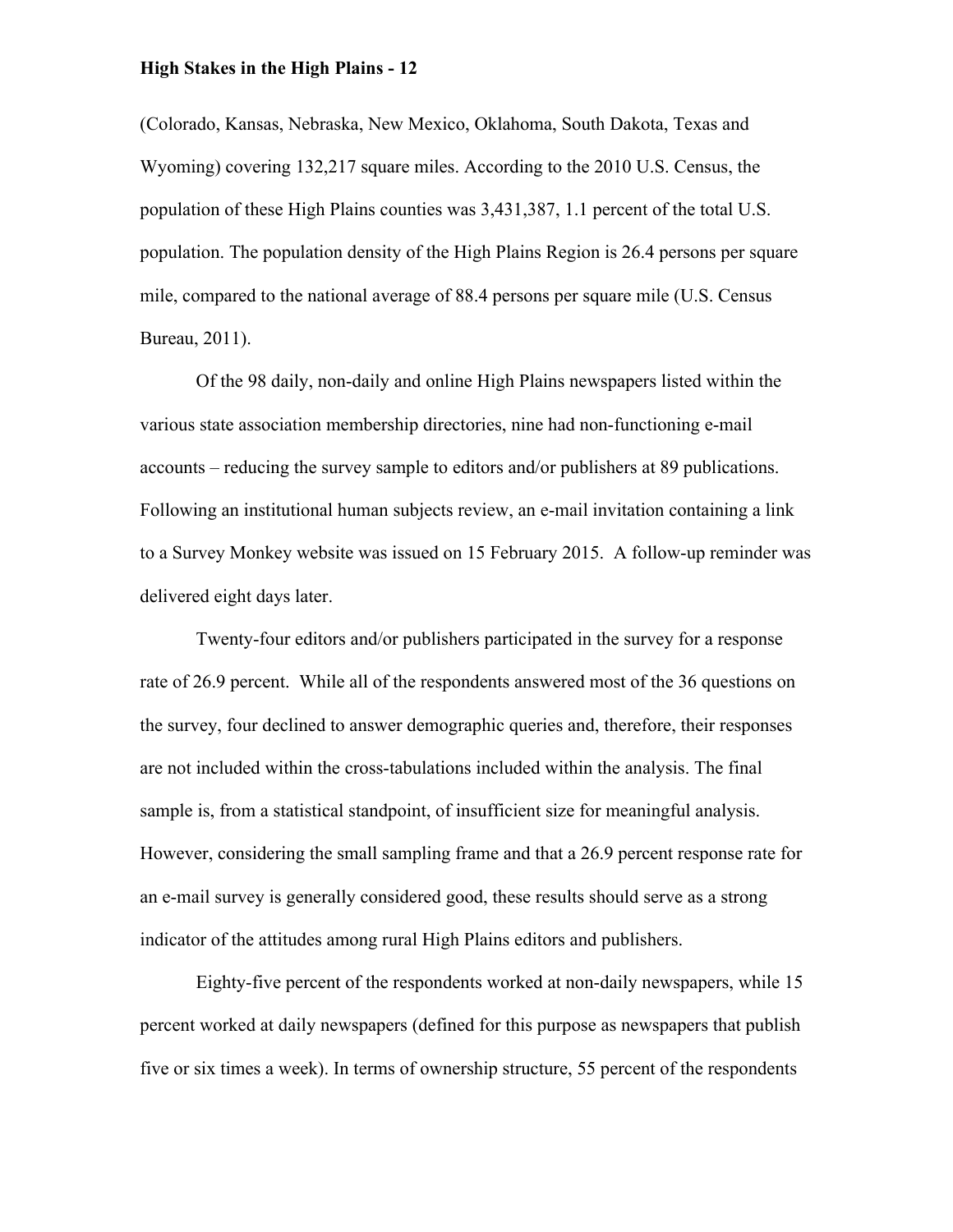worked for chains, companies that publish more than one newspaper. Forty-five percent said they are affiliated with stand-alone independent newspapers. Sixty-five percent of the respondents identified themselves as male and 35 percent identified themselves as female. In terms of age, 35 percent were 30-45 years old, 60 percent 46-64 years old, and 25 percent 65 years old and older. All of the respondents willing to identify their race and/or ethnicity said they were white.

The respondents were presented a series of rating scale questions that asked the degree to which they either agreed or disagreed with various statements. The scale utilized in this study was 1 (strongly disagree), 2 (disagree), 3 (neutral), 4 (agree) and 5 (strongly agree). Therefore, responses with a mean greater than 3.00 are considered a measure of agreement and those with a mean of less than 3.00 are considered a measure of disagreement.

#### **Analysis**

#### *General description of the respondents*

Sixty percent of the respondents described themselves as an "owner/publisher" of their newspaper. Of those, 75 percent said they were male and 25 percent said they were female. Another 35 percent described themselves "non-owner managing editor," with 57.1 percent of those male and 42.9 percent female. The remaining 5 percent, a female, described herself as "other." Among owners/publishers, 91.7 percent said they "live within the local community," compared to 14.3 percent of the non-owner managing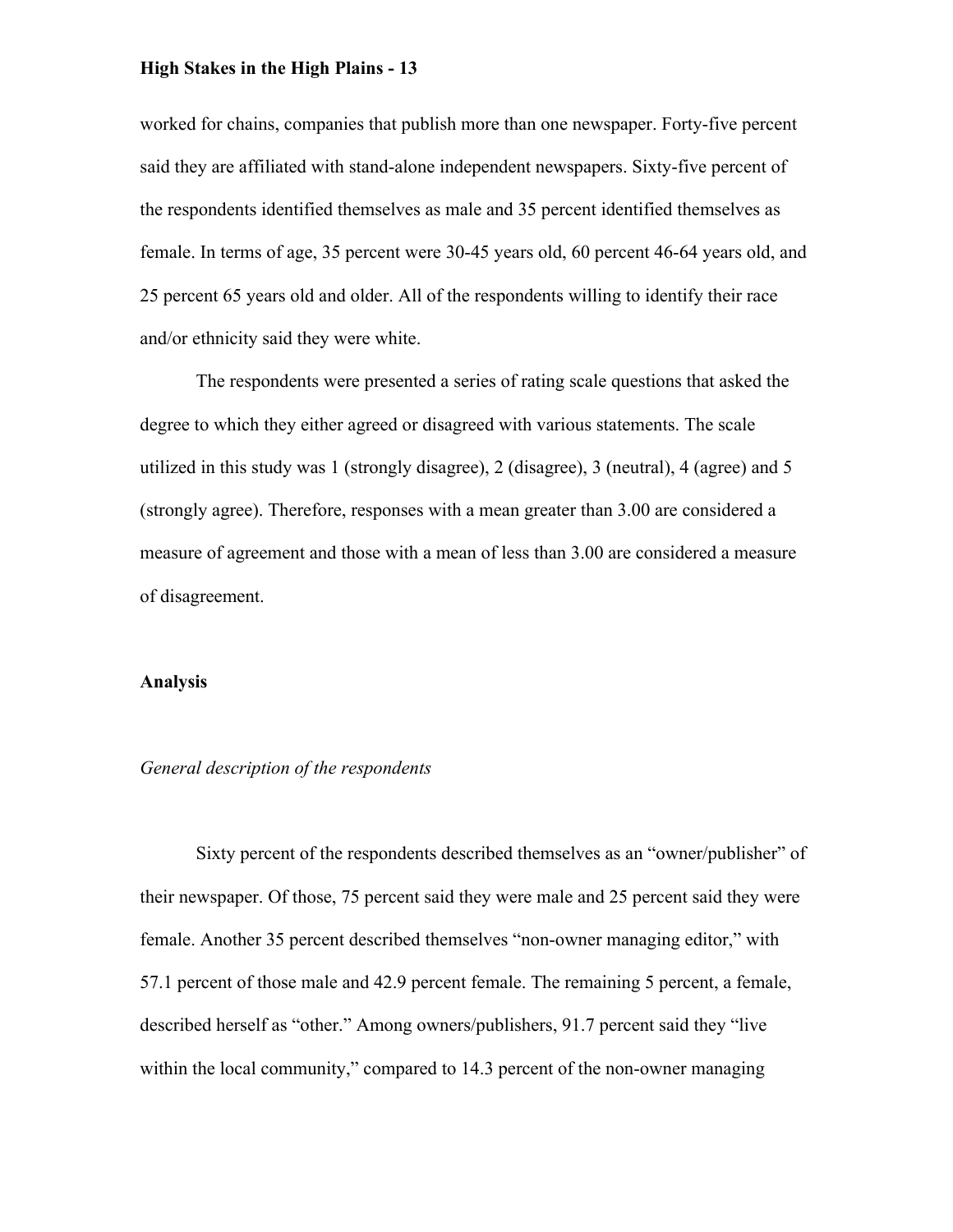editors. When broken down by gender, 41.2 percent of the nondaily newspaper respondents were female and 58.8 percent were male. All of the daily newspaper respondents were male. The male to female breakdown at independent newspapers was 72.8 percent to 27.2 percent. At chain newspapers, the male to female ratio was closer, with 55.6 percent male and 44.4 percent female. There was a greater discrepancy when it came to where respondents said the owners of their newspapers lived: 100 percent of the owners said they live within the local community, compared to only 11.1 percent for the chain newspapers.

# *RQ1 How do rural editors/publishers in the High Plains reconcile their potentially conflicting roles as community watchdog and community booster?*

As shown in Table 1, the respondents were in agreement (mean 4.35) with the statement that "it is a role of local media to serve as a booster and advocate for the local community." A bivariate analysis showed only one group, respondents affiliated with daily newspapers registering slight disagreement (2.67). That compares to a mean 4.65 among respondents from non-dailies. Respondents who were also owners of their newspapers were in stronger agreement with the statement (4.58) than those who said they were non-owners (3.86).

| <b>Table 1 – Boosterism versus objectivity</b> (<3.00 is negative, >3.00 is positive) |  |  |
|---------------------------------------------------------------------------------------|--|--|
|---------------------------------------------------------------------------------------|--|--|

|                             | All  | Non-<br>dailies | <b>Dailies</b> | Ind.<br>papers | Chain<br>papers | Live<br>inside | Live<br>outside | Owner | Non-<br>owner |
|-----------------------------|------|-----------------|----------------|----------------|-----------------|----------------|-----------------|-------|---------------|
| Serve as a booster and      | 4.35 | 4.65            | 2.67           | 4.64           | 4.00            | 4.58           | 4.00            | 4.58  | 3.86          |
| advocate for the community? |      |                 |                |                |                 |                |                 |       |               |
| Report news without regard  | 4.40 | 4.41            | 4.67           | 4.36           | 4.44            | 4.36           | 4.38            | 4.50  | 4.14          |
| to how outsiders see it.    |      |                 |                |                |                 |                |                 |       |               |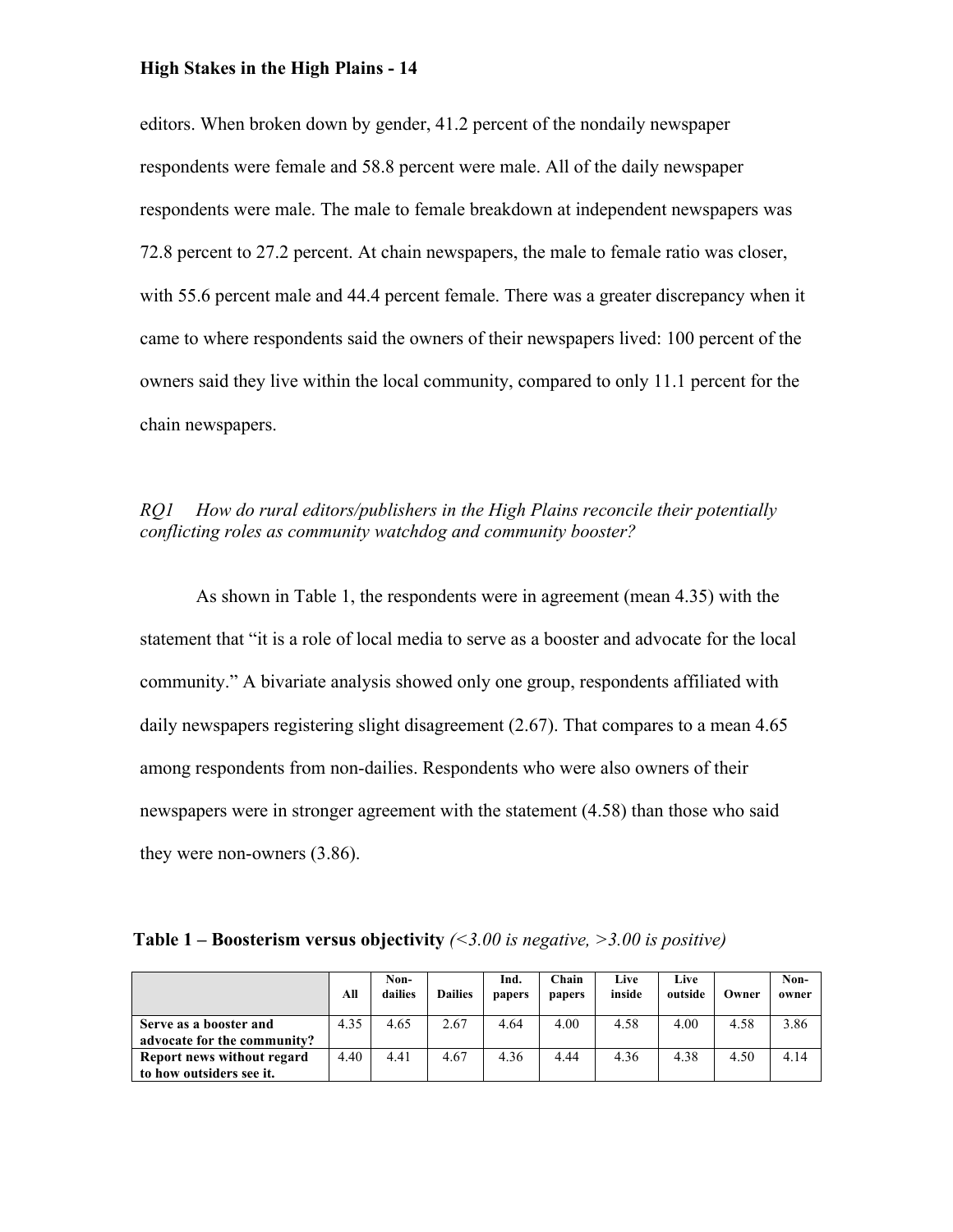Despite a desire to advocate on behalf of their local communities, the respondents were in near-equal agreement (4.40) to the statement that "it is the role of local media to report news, whatever it is, without regard to how it will be seen by those living outside of the community." The level of agreement remained above the 4.00 threshold in all cross-tabulations.

*RQ2 To what degree do rural editors/publishers in the High Plains see the Internet as a viable option for providing information within their communities?*

Skepticism is evident when it comes to the use and future role of the Internet. Eighty percent of the respondents said their newspapers had their own website. Of those newspapers with websites, 56.3 percent restrict some content behind a subscription pay wall. The remaining respondents provide web access to all of their content.

As shown in Table 2, there is general agreement (3.70) when it comes to the posting of breaking news affecting the local community on the newspaper website prior to publication in the print edition. However, respondents at daily newspapers (4.67), those at chain newspapers (4.11), those who live outside the community where the newspaper is published (4.13) and non-owners (4.00) were stronger in support of posting breaking news than their counterparts.

| <b>Table 2 – Newspapers and the Internet</b> (<3.00 is negative, >3.00 is positive) |
|-------------------------------------------------------------------------------------|
|-------------------------------------------------------------------------------------|

|                                                          | All  | Non-<br>dailies | <b>Dailies</b> | Ind.<br>papers | Chain<br>papers | Live<br>inside | Live<br>outside | Owner | Non-<br>owner |
|----------------------------------------------------------|------|-----------------|----------------|----------------|-----------------|----------------|-----------------|-------|---------------|
| Appropriate to post news on<br>web before publication?   | 3.70 | 3.53            | 4.67           | 3.36           | 4.11            | 3.42           | 4.13            | 3.50  | 4.00          |
| Web can adequately inform<br>about local government?     | 2.20 | 1.76            | 1.91           | 2.56           | 1.83            | 2.75           | 2.00            | 2.00  | 2.57          |
| Internet as primary source<br>of government information? | 2.50 | 2.41            | 3.00           | 2.36           | 2.67            | 2.33           | 2.75            | 2.33  | 2.86          |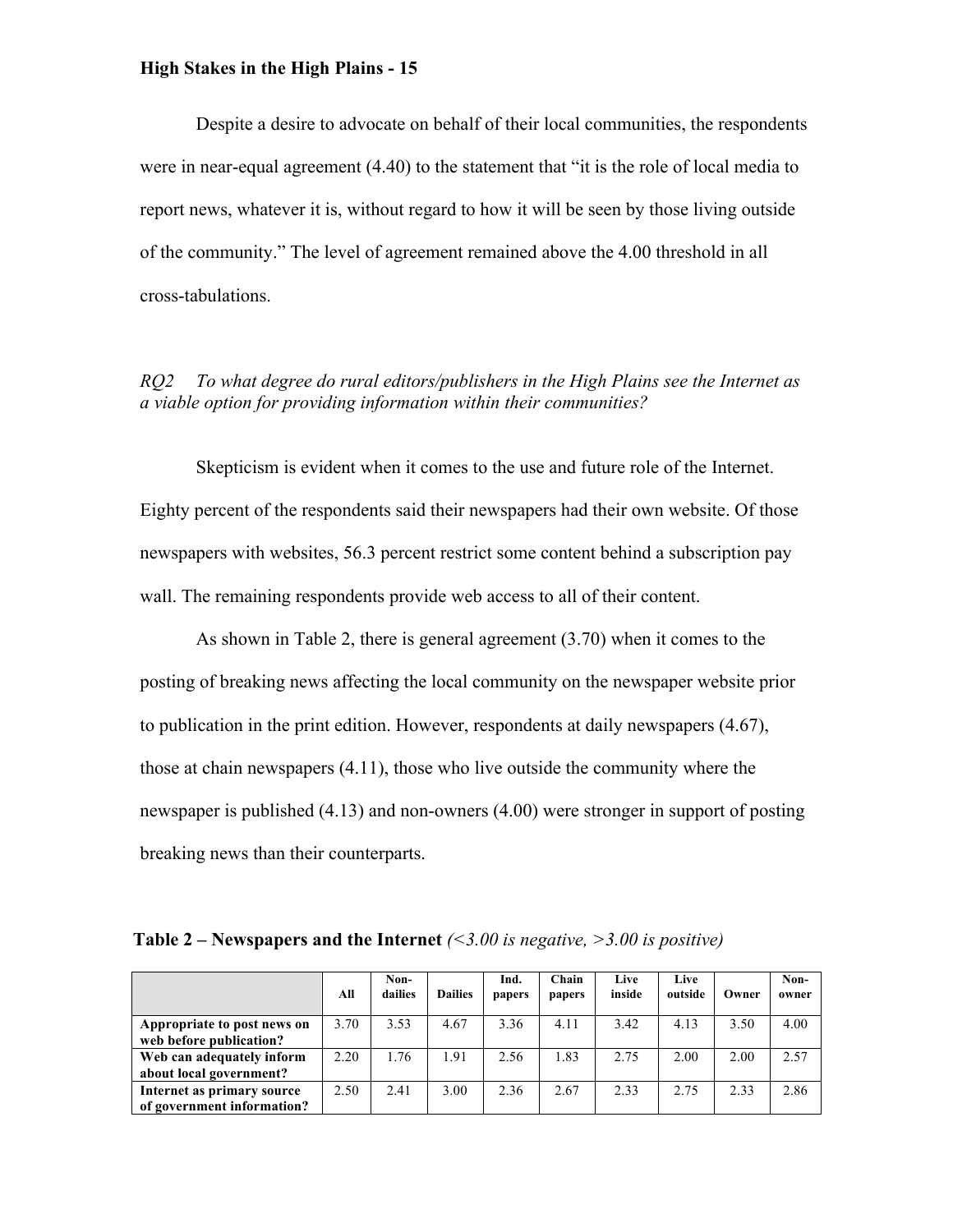While the editors and publishers saw value in using the Internet as an extension of their print editions, they were universal in their belief that the Web cannot be a replacement for what they provide. There was strong disagreement (2.20) among respondents when they were asked about the statement "I believe that the Internet can adequately provide information about local government and local issues." They also disagreed, albeit to a slightly lesser degree (2.50) with the statement "I believe that in the future the Internet will be the primary source for information about local government. There was also a gender difference on the Internet adequacy issue (not shown in Table 1), with women more negative (1.86) than men (2.36).

# *RQ3 To what degree do rural editors/publishers in the High Plains have confidence in their ability to find replacements for departing staff and for themselves?*

Rural editors and publishers in the High Plains appear to lack confidence when it comes to the issue of succession. As indicated in Table 3, the respondents expressed a lack of confidence when it came to filling vacant reporting positions (2.70), vacant editor positions (2.55), and replacements for themselves upon their retirement or death (2.75). While cross-tabulations show little differences in recruiting reporters or editors, that did not hold true on the question of finding the respondents' own replacements. Respondents affiliated with dailies were slightly positive (3.25) while those at non-dailies were slightly negative (2.65). That pattern held for those at chain newspapers (3.33) compared to those at independents (2.24). Respondents living outside of the community of publication were positive (3.38) and those living inside were negative (2.33). Non-owner respondents were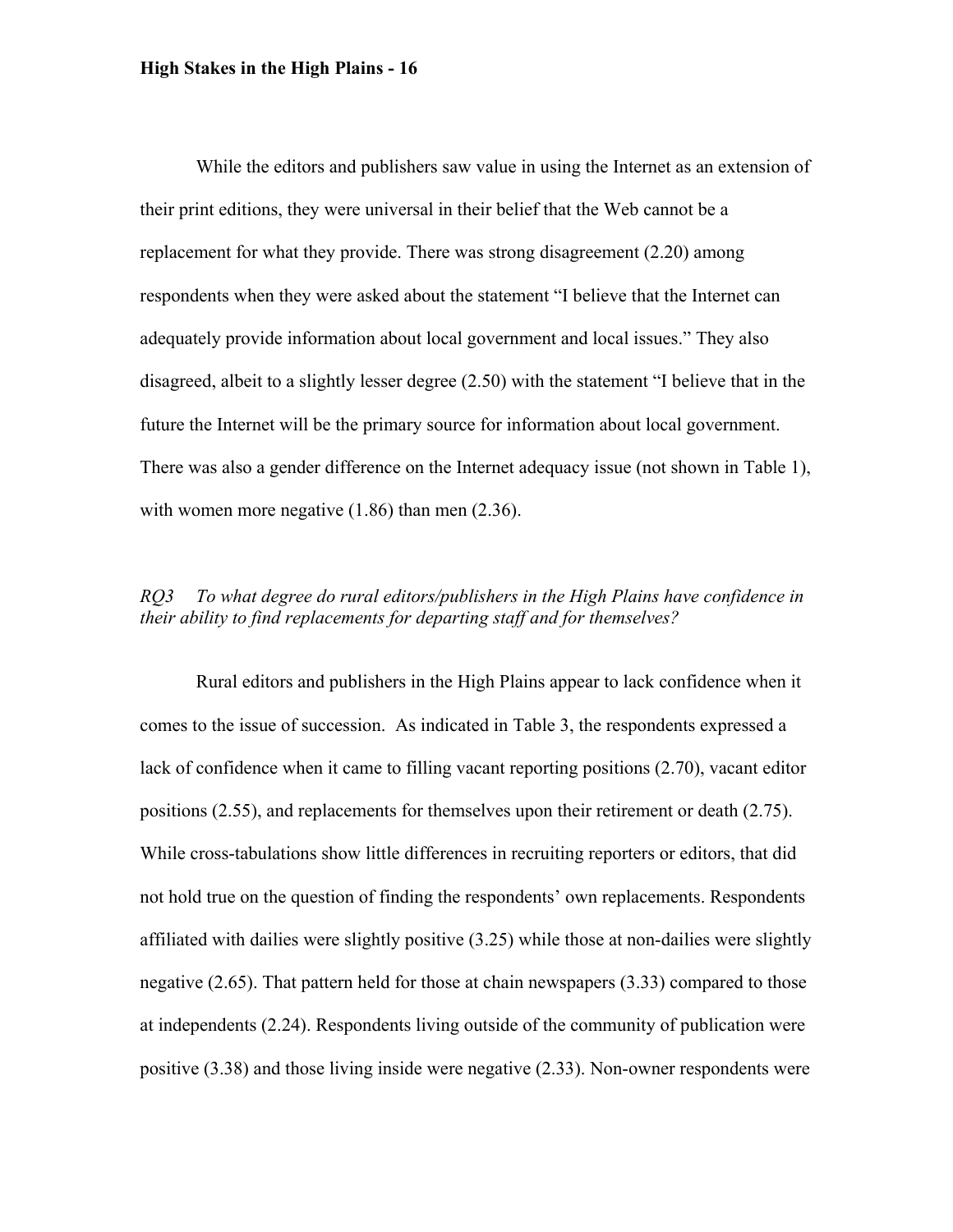neutral about the prospects for finding their replacements (3.00) while owner respondents were slightly negative  $(2.67)$ .

|                               | All  | Non-<br>dailies | <b>Dailies</b> | Ind.<br>papers | Chain<br>papers | Live<br>inside | Live<br>outside | Owner | Non-<br>owner |
|-------------------------------|------|-----------------|----------------|----------------|-----------------|----------------|-----------------|-------|---------------|
| Confident I can fill vacant   | 2.70 | 2.71            | 2.67           | 2.73           | 2.67            | 2.54           | 2.63            | 2.92  | 2.43          |
| reporter's position in a      |      |                 |                |                |                 |                |                 |       |               |
| timely manner?                |      |                 |                |                |                 |                |                 |       |               |
| Confident I can fill a vacant | 2.55 | 2.47            | 3.00           | 2.36           | 2.78            | 2.42           | 2.75            | 2.67  | 2.43          |
| editor's position in a timely |      |                 |                |                |                 |                |                 |       |               |
| manner?                       |      |                 |                |                |                 |                |                 |       |               |
| Confident that my own         | 2.75 | 2.65            | 3.25           | 2.24           | 3.33            | 2.33           | 3.38            | 2.50  | 3.00          |
| replacement can be found in   |      |                 |                |                |                 |                |                 |       |               |
| a timely manner?              |      |                 |                |                |                 |                |                 |       |               |

**Table 3 – Succession** *(<3.00 is negative, >3.00 is positive)*

# *RQ4 How much confidence do rural editors/publishers in the High Plains have in the future of their communities, newspapers and profession?*

There is a dichotomy among rural High Plains editors and publishers when it comes to the cohesiveness of their communities: While they feel they live in communities where most people share the same basic values (3.80), they also disagree with the statement that their communities are more close knit today than they were ten years ago (2.80). However, as indicated in Table 4, the editors and publishers also have a strong belief (4.35) that the presence of local radio and newspaper is an aspect of maintaining community cohesion.

This was one of the few areas where gender (not shown in Table 4) appeared to be a factor. Female respondents were more positive than their male counterparts on the question of whether their community today is close knit (4.14 to 3.62), on the question of whether their community is more close-knit than 10 years ago  $(3.14 \text{ to } 2.62)$ , and the on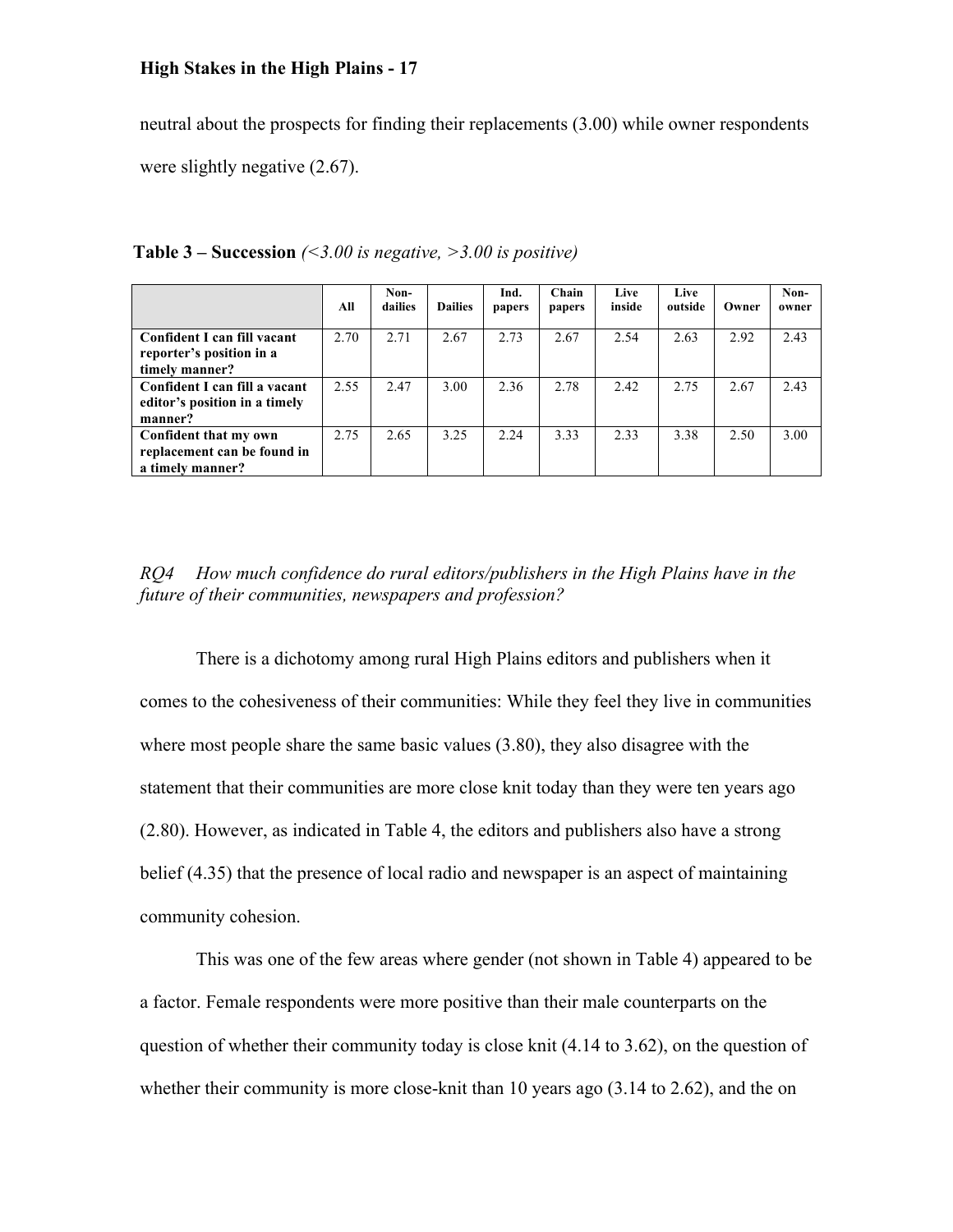role of local media in community cohesion (4.57 to 4.23). There were also differences based on each newspaper's Internet presence (not shown in Table 4). Respondents from newspapers who share all of their content online responded negatively to the statement that their community is more cohesive than it was 10 years ago (2.57). That compares to 3.11 from respondents whose newspaper use a pay wall to restrict access and to 4.50 for the newspapers with no Internet presence.

|                                                                                     | All  | Non-<br>dailies | <b>Dailies</b> | Ind.<br>papers | Chain<br>papers | Live<br>inside | Live<br>outside | Owner | Non-<br>owner |
|-------------------------------------------------------------------------------------|------|-----------------|----------------|----------------|-----------------|----------------|-----------------|-------|---------------|
| I live in a close-knit<br>community where most<br>people share basic values.        | 3.80 | 3.82            | 3.67           | 3.82           | 3.78            | 3.83           | 3.75            | 3.83  | 3.86          |
| My community is more<br>close-knit and cohesive than<br>it was 10 years ago.        | 2.80 | 2.82            | 2.67           | 2.91           | 2.67            | 2.92           | 2.63            | 2.92  | 2.71          |
| The presence of local media<br>is an aspect of maintaining a<br>cohesive community. | 4.35 | 4.47            | 3.67           | 4.55           | 4.11            | 4.58           | 4.00            | 4.58  | 4.00          |

**Table 4 – Community Cohesion** *(<3.00 is negative, >3.00 is positive)*

Taken as a whole, rural editors and publishers in the High Plains say they are positive about the future of their communities (3.60), region (3.75), newspapers (3.60), and journalism, itself (3.80). And as Table 5 also shows, this optimism may stem from the higher degree of trust they feel they enjoy from their readers (4.32), compared to regional media that cover their community (3.22) and national news media (2.53).

Each publication's Internet presence (not shown in Table 5) was the only variable where respondents exhibited different attitudes toward the future of their newspapers and of journalism. Respondents affiliated with newspapers with open access to their context were most affirmative in their attitudes toward the future of their newspapers (4.29) and journalism (4.57). In comparison, respondents from newspapers with restricted online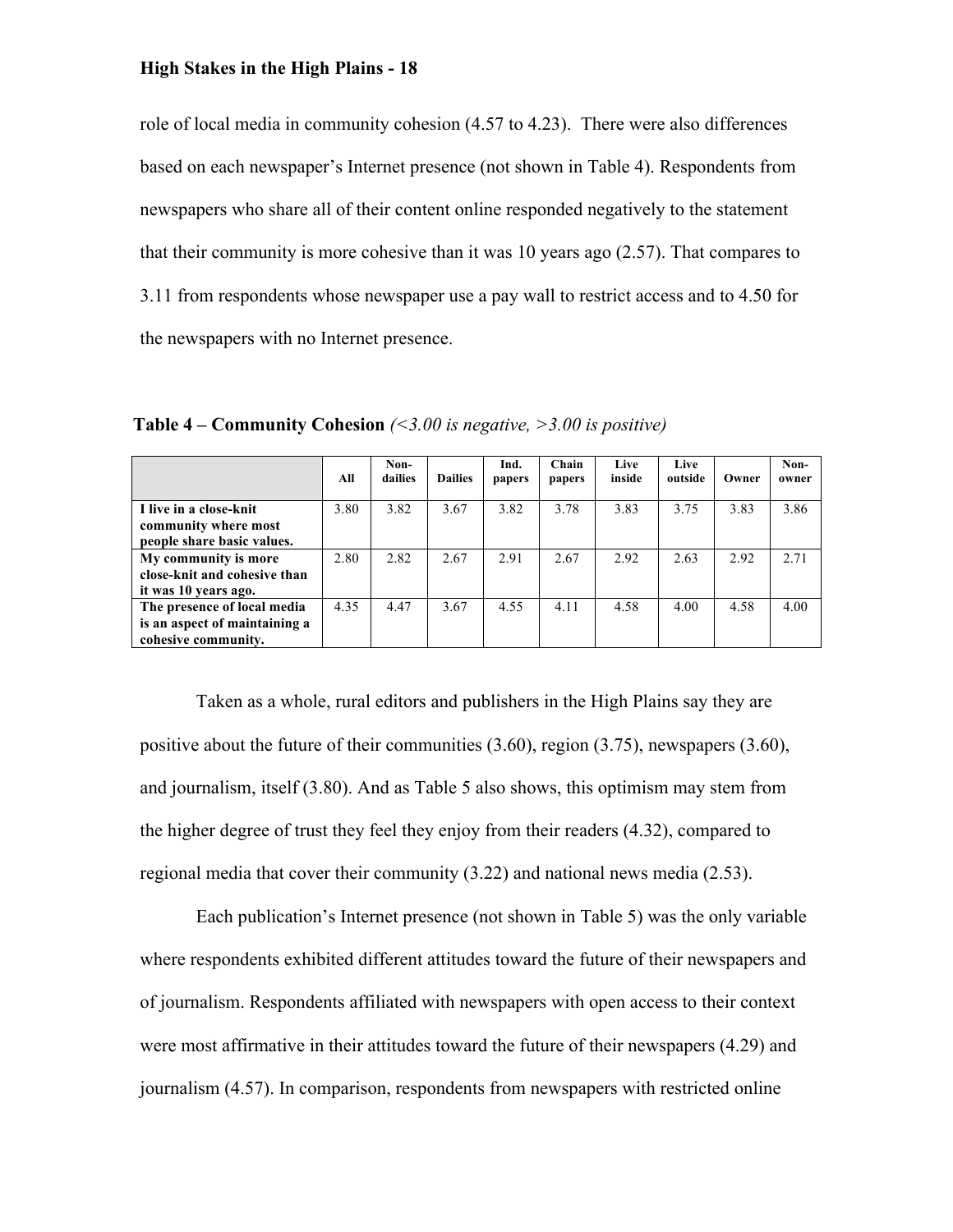content were less enthusiastic about the future of their newspapers (3.56) and journalism (3.89). Respondents from newspapers without an Internet presence expressed negative attitudes toward the future of their newspapers (2.50) and journalism (2.75).

|                            |      | Non-    |                | Ind.   | Chain  | Live   | Live    |       | Non-  |
|----------------------------|------|---------|----------------|--------|--------|--------|---------|-------|-------|
|                            | All  | dailies | <b>Dailies</b> | papers | papers | inside | outside | Owner | owner |
|                            |      |         |                |        |        |        |         |       |       |
| I think my community has a | 3.60 | 3.59    | 3.67           | 3.36   | 3.89   | 3.50   | 3.75    | 3.58  | 3.43  |
| bright future.             |      |         |                |        |        |        |         |       |       |
| I think my region has a    | 3.75 | 3.76    | 3.67           | 4.91   | 4.00   | 3.67   | 3.88    | 3.58  | 3.43  |
| bright future.             |      |         |                |        |        |        |         |       |       |
| I think my newspaper has a | 3.60 | 3.53    | 4.00           | 3.36   | 3.89   | 3.50   | 3.75    | 3.75  | 3.57  |
| bright future.             |      |         |                |        |        |        |         |       |       |
| I think journalism has a   | 3.80 | 3.76    | 4.00           | 3.55   | 3.38   | 3.67   | 4.00    | 3.75  | 3.71  |
| bright future.             |      |         |                |        |        |        |         |       |       |
| My community trusts local  | 4.32 | 4.38    | 4.00           | 4.20   | 4.44   | 4.20   | 4.38    | 4.36  | 4.14  |
| news media.                |      |         |                |        |        |        |         |       |       |
| My community trusts        | 3.22 | 3.31    | 3.33           | 3.30   | 3.33   | 3.27   | 3.38    | 3.18  | 3.43  |
| regional news media.       |      |         |                |        |        |        |         |       |       |
| My community trusts        | 2.53 | 2.63    | 2.00           | 2.80   | 2.22   | 2.73   | 2.13    | 2.64  | 2.14  |
| national news media.       |      |         |                |        |        |        |         |       |       |

**Table 5 – Attitudes About The Future and Trust** *(<3.00 is negative, >3.00 is positive)*

### **Conclusions and Limitations**

After two surveys and extensive travel to interview editors and publishers throughout the High Plains, one cannot help but come to the conclusion that they are hardy and optimistic lot. However, as they results of this survey shows, they are also hardened realists – and that some of their responses may be attributable to "putting on a brave face."

The survey respondents felt that the people of their communities trust them more than news delivered from outsiders. This echoes what community leaders when asked about trusting media in a 2012 survey (Guth, 2015). The respondents also expressed a strong belief that their newspapers play a vital role in maintaining community cohesion. They are also comfortable straddling the line between community watchdog and booster.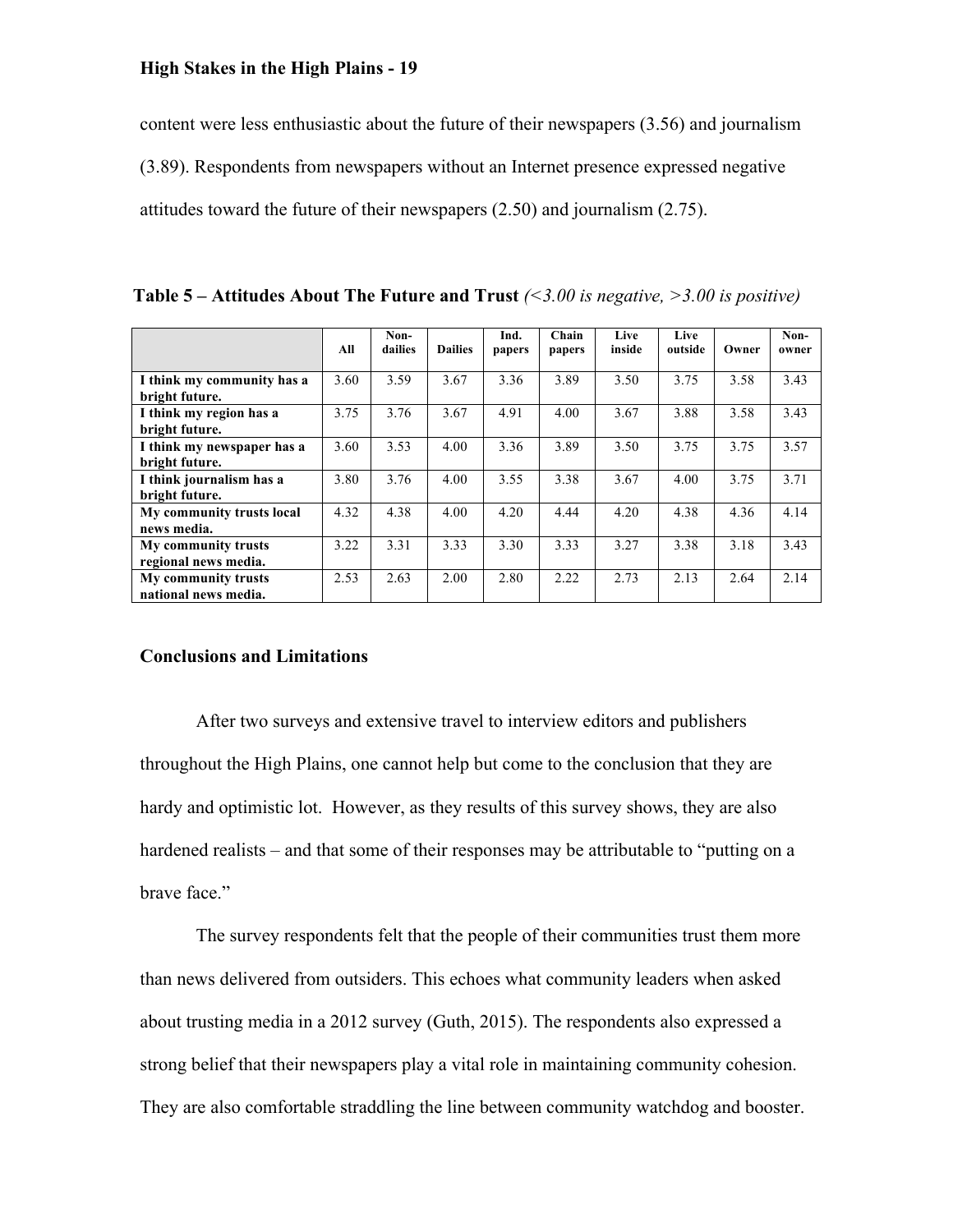"I get the county commissioners mad at me every now and then because of something we write," said Editor Sharon Friedlander of the *Colby Free Press* in northwest Kansas. "Someone has to be there and fulfill that need.

"We are right up there banging on the drum every chance we get for Colby. That's also part of our role," said Friedlander. "We should be a cheerleader." (Friedlander, 2014)

However, even with the many expression of optimism, signs of doubt are evident within the survey. The respondents said they see their communities as being less cohesive in terms of shared values than just a decade ago. They also acknowledge that succession – the concept of who will take over when they are gone – is problematic.

"I have no clue what I'm going to do," said *Boise City News* Editor C.F. David. David, 69, with a history of heart trouble, said during that June 2014 interview that he health prevents him from covering the news as aggressively as he once did. "I figure that the community deserves to have somebody that will be more aggressive in investigating," he said. "But I don't know how to find that person." (David, 2014)

The survey results suggest independent newspapers and chain newspapers view the succession problem through different frames. The smaller rural papers are more concerned about turnover at the top  $-i$  t's hard to find someone willing to buy a newspaper and wear many different hats in the manner of Boise City's David. However, chain newspapers within the High Plains are less concerned about management turnover than they are about recruiting entry-level reporters. "On the news side, it is hard to recruit people to come out here," said *Garden City Telegram* Managing Editor Dena Sattler. "It's hard to get people to consider this side of the state." (Sattler, 2014)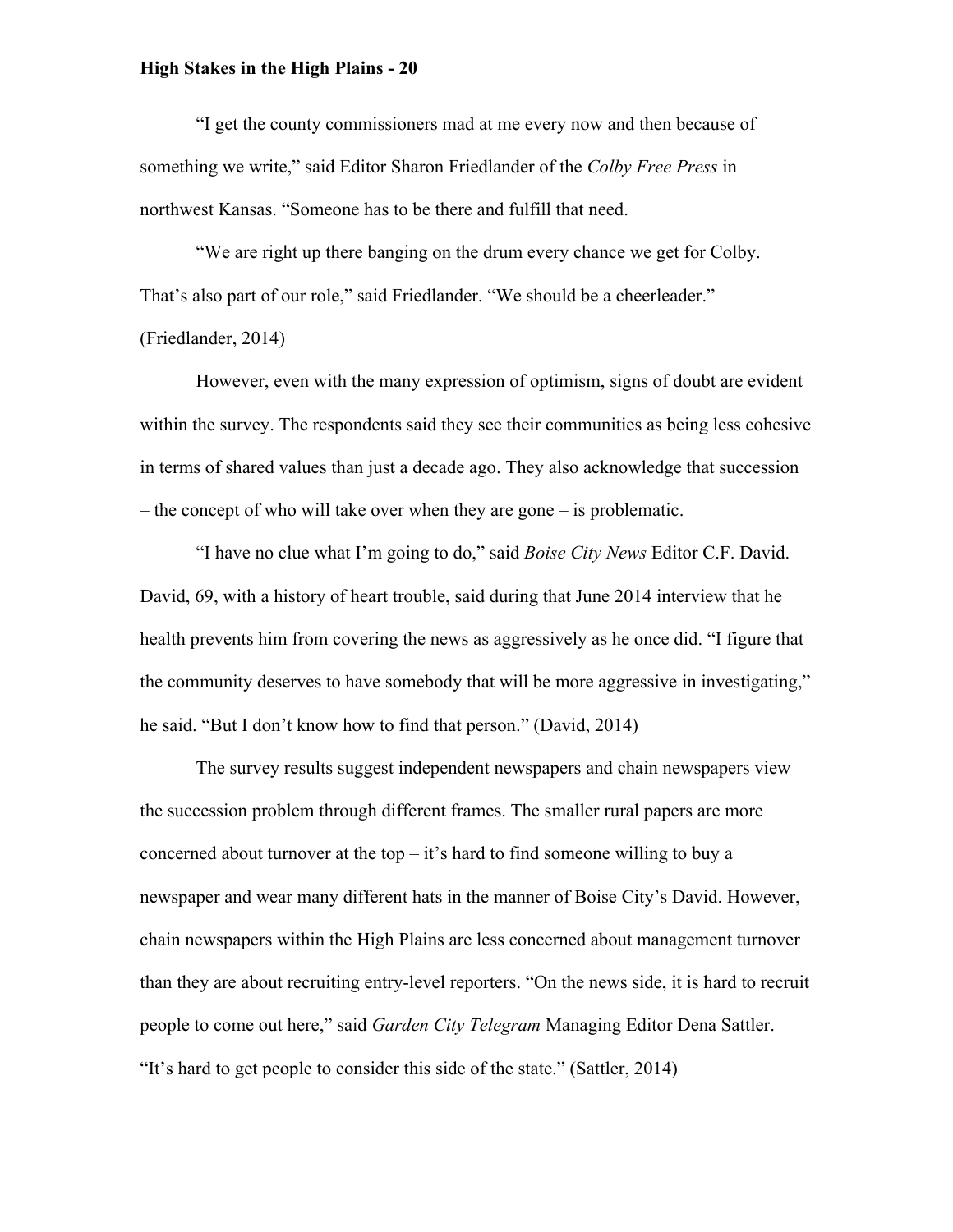Some of the survey respondents have readily adapted to the technological, cultural, social and climatological changes that are redefining the High Plains. Others seem to understand that if they don't make adjustments to the way they do business, their survival will be at risk. This attitude appears to play out in the Internet presence crosstabulations. The respondents affiliated with newspapers that operate websites expressed significantly more optimism about the future of their publications and their profession than those who are not online.

Lance Maggart, editor of the *Lamar Ledger* in eastern Colorado says he "posts everything" to Facebook and Twitter, linking them to the paper's website. "Our subscribers are mostly people the older folks who are not online," said Maggart. "So Most of the people who are going to see the paper in print are not the people looking at it in the digital realm." (Maggart, 2014)

The limitations of the research are related to the very issues it has studied. Geographically, the High Plains is enormous. However, in terms of population – especially when it relates the resident newspaper editors and publishers – the numbers are relatively small. The choice of using an online survey instrument was dictated by time and cost considerations. Even if there had been a highly improbable 100 percent response rate, the sample would still have been small. The best way to ensure people will talk to you is to go out and meet them. But again, there are time and cost considerations when considering a 134,000 square-mile region. The author's 1,500-mile road trip through four states may not have exhaustively covered the High Plains, but provided valuable insight that aided in the preparation and analysis of the survey.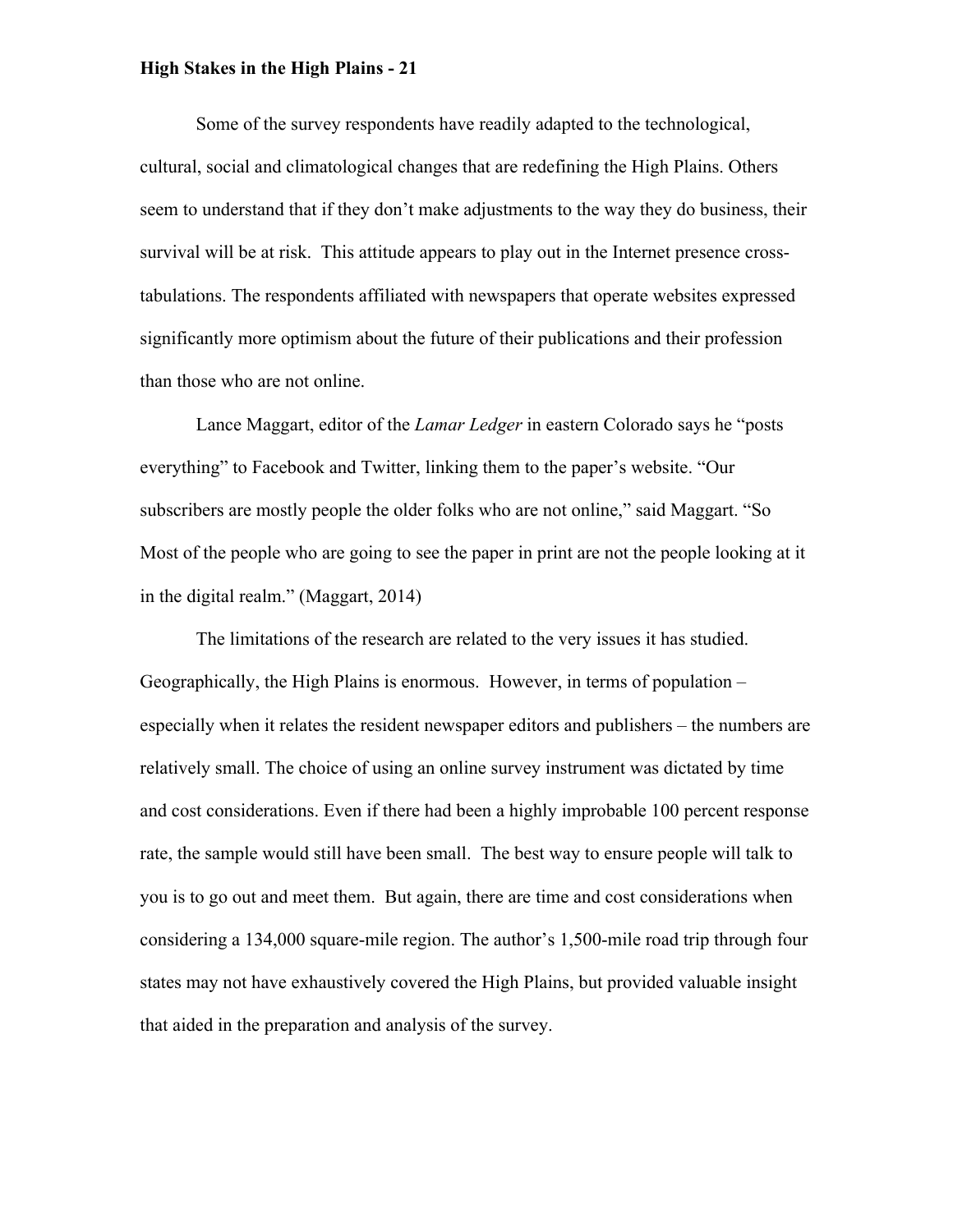It would be a mistake to see this research as being about a few small-town newspapers in the backwaters of journalism. In reality, it is about the role journalism plays in the lives of 3.4 million Americans – people responsible for the production of much of the meat and grain that are staples of the American diet. The people of High Plains play an important role in the nation's economy and have had left a lasting impression on the country's collective consciousness. In many ways, the region is still as much a frontier as when settlers in pursuit of a better life joined the native peoples of the High Plain two centuries ago. If anything, this survey of rural editors and publishers demonstrates that these  $21<sup>st</sup>$  century journalists share the spirit of tempered optimism that guided their predecessors through many storms – figuratively and literally – since the mid  $19<sup>th</sup>$  century.

# **References**

- Allen, C. F. (1937) *Country Journalism,* New York: Thomas Nelson and Sons, p. 10.
- Anstaett, D. (2013) Interview with author, 26 August 2013: Topeka, Kansas.
- Ashworth, W. (2006) *Ogallala Blue: Water and Life on the High Plains*, Woodstock, Vt.: The Countryman Press, pp. 10-11.
- Badkar, M. (2012) "The 10 Fastest Dying Industries in America," *Business Insider,* 11 April 2012, online: http://finance.yahoo.com. Accessed 10 March 2013.
- Bentley, C. H. et al. (2006) "Sense of Community as a Driver for Citizen Journalism," 2006 AEJMC conference paper: San Francisco.
- Buffett, W. (2012) "Community newspapers have a good future," *Gwinnett Daily Post*, 30 May 2012, online: www.gwinnettdailypost.com. Accessed 10 March 2013.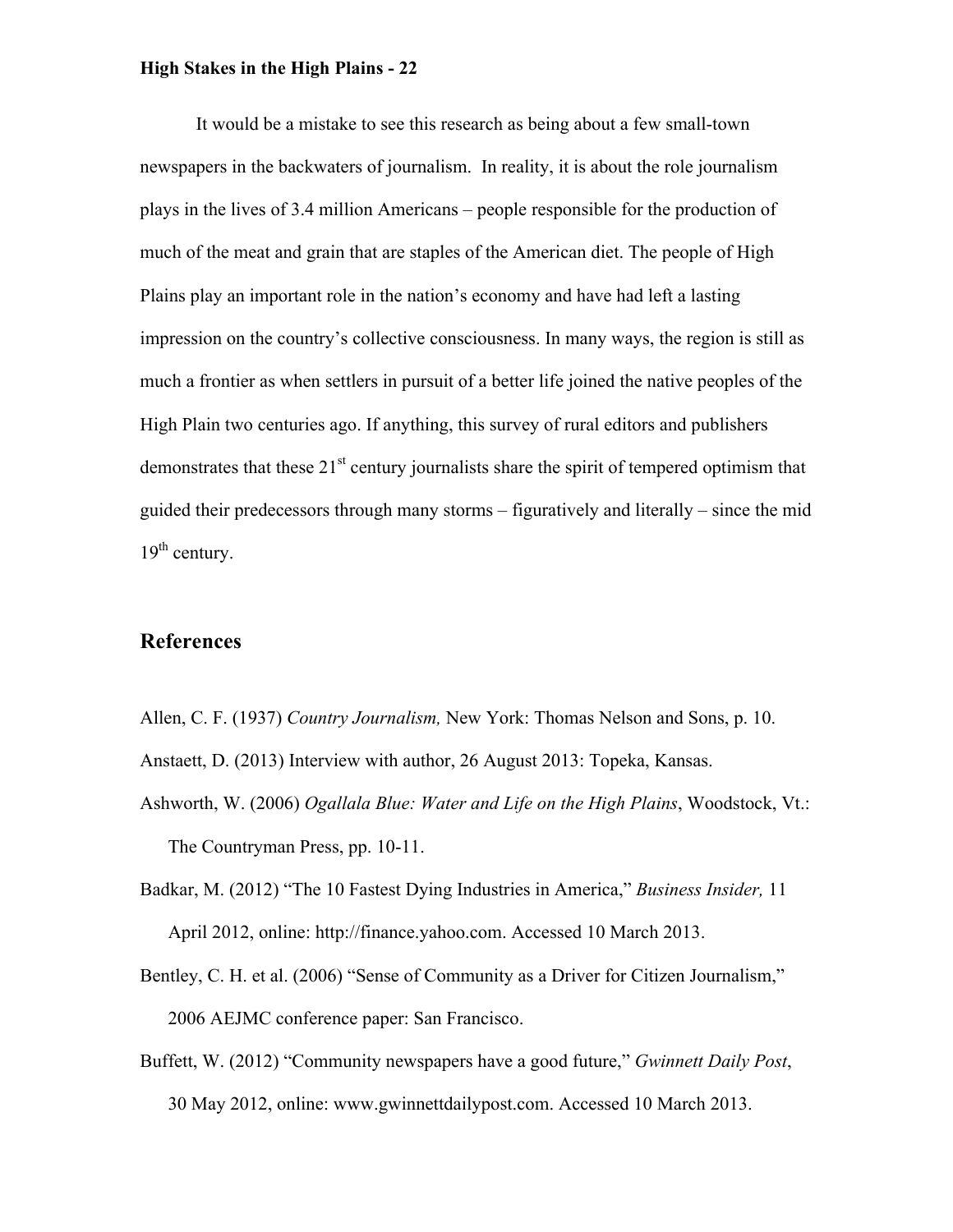- Bureau of Labor Statistics, US Department of Labor. (2014) Occupational Employment Statistics – NAICS 5111110, Newspaper Publishers, May 2013, online: http://www.bls.gov/oes/current/naics5\_511110.htm. Accessed 13 March 2015.
- Clark, K. and McGhee, G. (2013) "Did the West Make Newspapers, or Did Newspapers Make the West?," Bill Lane Center for the American West, Sanford University, online: www.stanford.edu/group/ruralwest/cgi-bin/drupal/content/rural-newspapershistory. Accessed 12 March 2013
- Cornish, K. (2013) Interview with author. 20 August 2013: Lawrence, Kansas.
- David, C. F. (2014) Interview with author. 9 June 2014: Boise City, Oklahoma.
- Dierking, B. (2013) Interview with author. 20 September 2013: Marysville, Kansas.
- Ehmke, L. (2014) "Returning to the Great Plains, As the Rest of My Generation Flees," *Playboy*, 14 February 2014, online: http://playboysfw.kinja.com. Accessed 1 May 2014.
- Ehmke, M. (2014) Interview with author, 8 May 2014: Lawrence, Kansas.
- Ennis, S.; Rios-Vargas, Merarys, and Albert, N. (2011) "The Hispanic Population: 2010, *2010 Census Briefs*, US Census Bureau, May 2011, pp. 4-5.
- Folkerts, J.; Teeter, D. and Caudill, E. (2009) *Voices of a Nation – A History of Mass Media in the United States* 5th ed., Pearson: Boston, 141.

Friedlander, S. (2014) Interview with the author, 13 June 2014: Colby, Kansas.

- Gardner, J. (1990) "Building Community," *The Social Contract*, Fall 1990, Vol. 1 No. 1, Accessed 12 March 2015, online: http://www.thesocialcontract.com.
- Gray, S. (2013) Interview with author. 20 September 2013: Marysville, Kansas.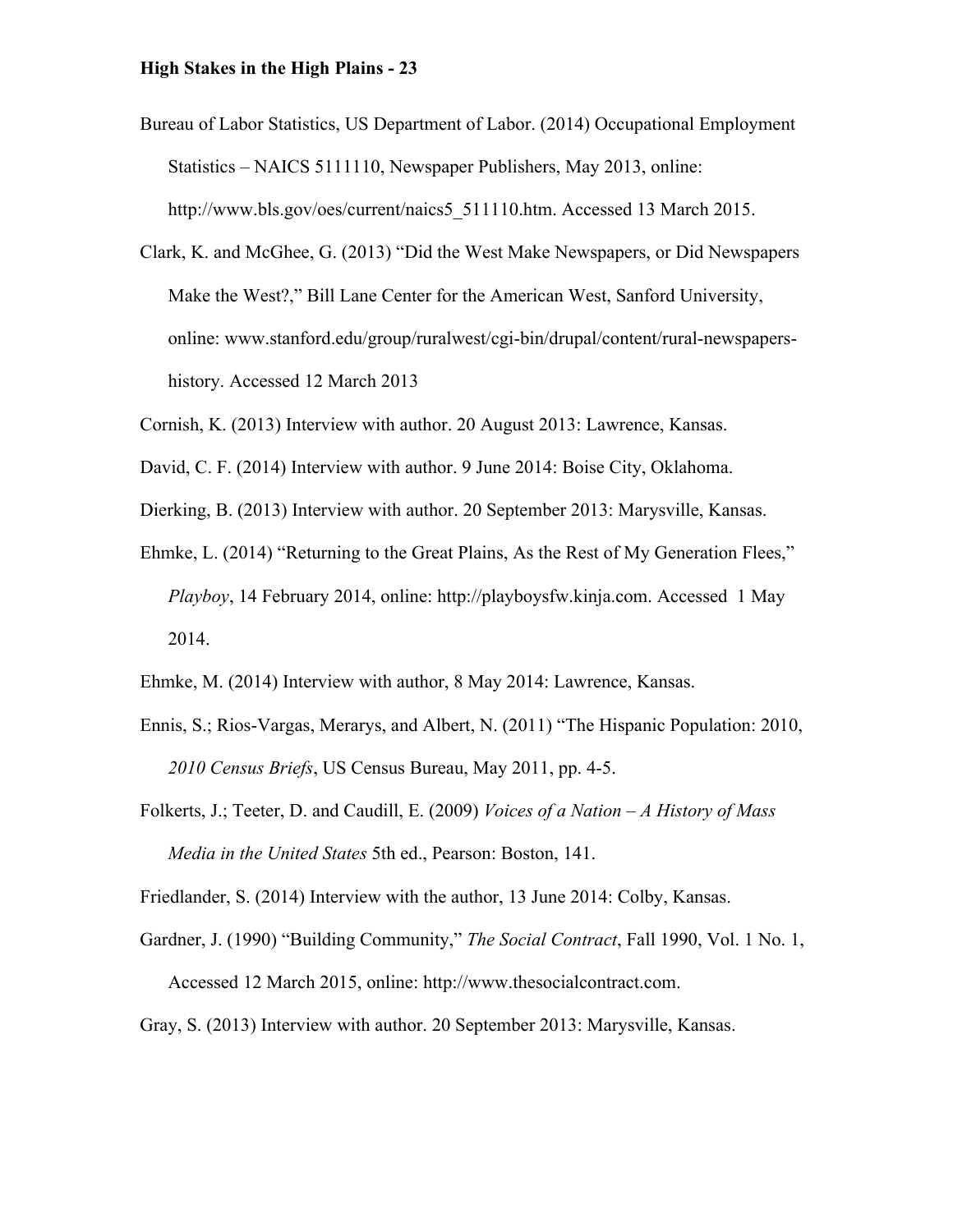Guth, D. (2015) "Amber Waves of Change: Rural Community Journalism in Areas of Declining Population, *Journal of Applied Journalism and Media Studies*. (Accepted for publication, currently in production.)

Haxton, R. (2014) Interview with author, 2 June 2014: Scott City, Kansas.

- Kansas Association of Broadcasters (2013), online: www.kab.net/findastation. Accessed 21 January 2013.
- *Kansas Statistical Abstract*, 46th ed. (2012) University of Kansas Institute for Policy and Social Research, September 2012.
- Kessinger, S. (2013) Interview with author. 20 September 2013. Marysville, Kansas.
- Kulscar, L. J. (2007) "Baby Boomer and Immigrants on the Range: Population Trends in Kansas," *Kansas Policy Review*, Institute for Policy & Social Research, University of Kansas, Vol. 29 No. 1, pp. 3-4.
- KU News Service (2015), "Geological Survey releases book on groundwater resource in western Kansas," 17 February 2015, online: https://news.ku.edu.
- Landis, M. (2012) "Small-town newspapers face uncertain future with possible postal cutbacks," *KY3 News*, 17 February 2012, online: http://articles.ky3.com/2012-02-17. Accessed 10 March 2013.
- Longfellow, H. W. (1876-79) "The Prairies," *Poems of Places: An Anthology in 31 Volumes*, republished online, www.bartley.com/br/270/13/579.html, Accessed 22 March 2013. Access 22 March 2013.
- Mackum, P. and Wilson, S. (2011) "Population Distribution and Change: 2000 to 2010. *US Census Briefs*, US Census Bureau, March 2011, pp. 5-6.

Maggart, L. (2014) Interview with author, 12 June 2014: Lamar, Colorado.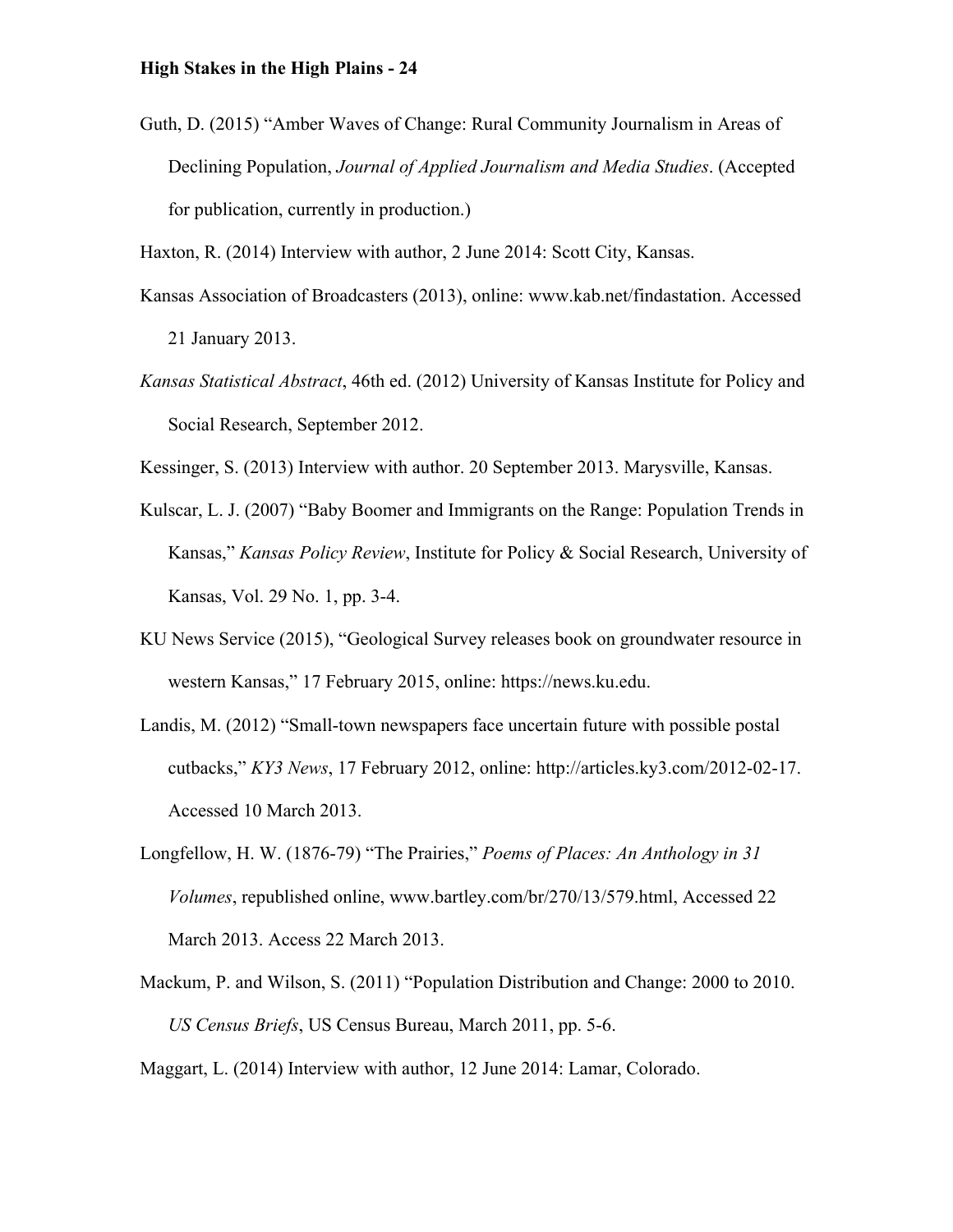- McGhee, G. (2013) "Rural Newspapers Doing Better Than Their City Counterparts," Rural West Initiative – Bill Lane Center for the American West, online: www.west.sandford.edu. Access 12 March 2013.
- Miller, C., Rainie, L., Purcell, K. and Rosenstiel, T. (2012) "How people get local news and information in different communities," Pew Internet and American Life Project, 26 September 2012, online: http://pewinternet.org. Accessed 10 March 2013.
- Morton, J. (1995) "Tougher Times for Small Town Dailies," *American Journalism Review*, May 1995, online: www.ajr.org. Accessed 10 March 2013.
- Murphy, P. (2013) "Range sees temporary closure," *The Raton Range*, 19 July 2013, online: http://ratonrange.com/range-sees-temporary-closure-p5268-1.htm.
- Newspaper Association of America (2014) "Business model evolving, circulation revenue rising," 18 April 2014, online: http://www.naa.org/Trends-and-Numbers/Newspaper-Revenue/Newspaper-Media-Industry-Revenue-Profile-2013.aspx. Accessed 15 March 2015.

Nielsen *MyBestSegments*, (2013) online www.claritas.com. Accessed 8 March 2013.

- Olmstead, K. (2012) "Towns that lose newspapers lose a gift of democracy," *Bangor Daily News*, 12 April 2012, online: http://bangordailynews.com. Accessed 12 March 2013.
- Peters, M. (2013) "Reporters Journal: Selling the Good Life on the Great Plains." *Wall Street Journal* (Eastern edition), 25 October 2013, A6.
- Preacher, K. J. (2001) Calculation for the chi-square test: An interactive calculation tool for chi-square tests of goodness of fit and independence [Computer software], April 2001, online: http://quantpsy.org. Accessed 8 March 2013.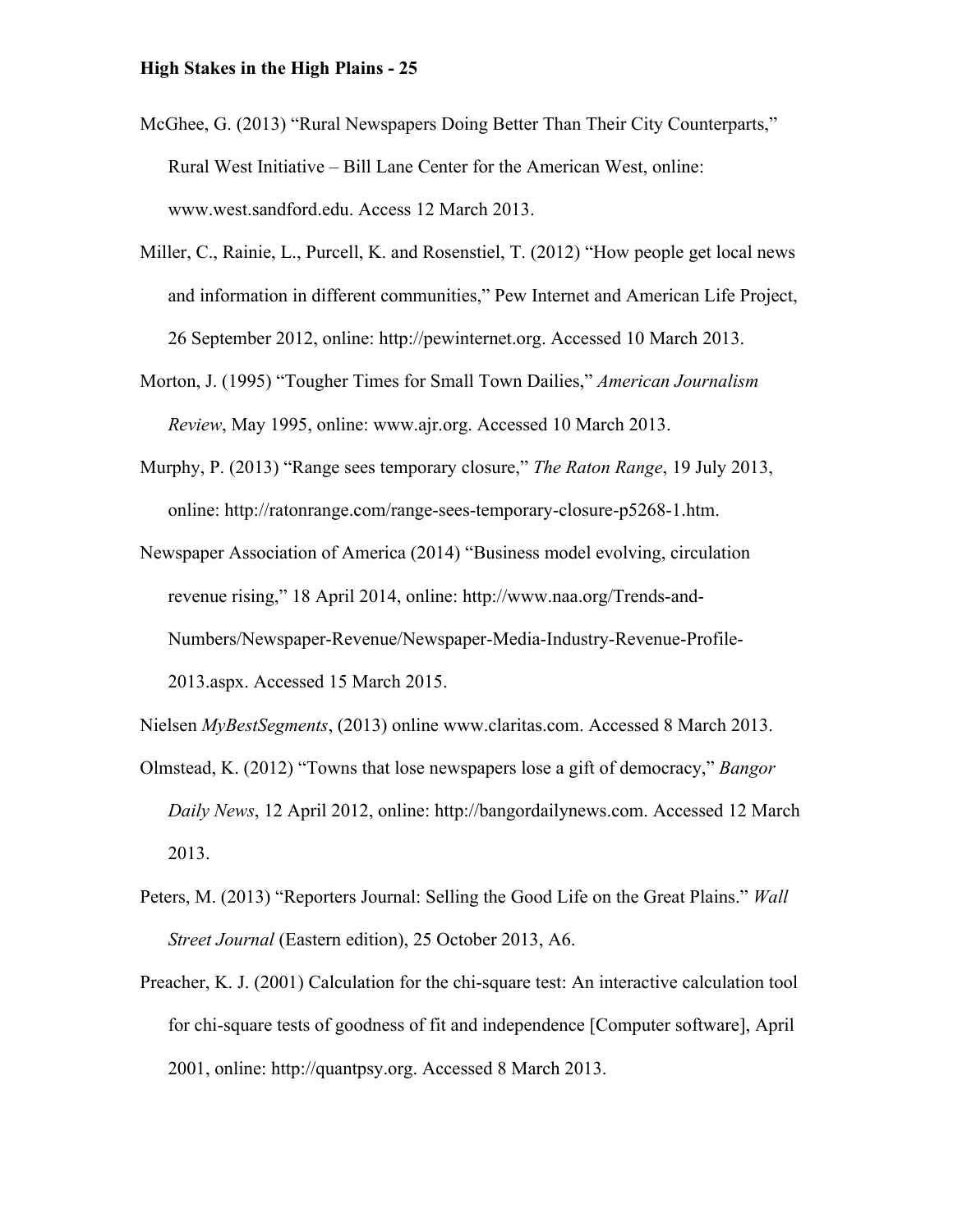"Sample Size Calculator," (2012) Creative Research Systems, online: www.surveysystem.com/sscalc.htm#n. Accessed 1 May 2014.

Sattler, D. (2014) Interview with author, 5 June 2014: Garden City, Kansas.

- Shors, B. (2012) "At Rural Newspapers, Some Publishers Still Resist Moving Online," *Media Shift*, 21 August 2012, online: www.pbs.org/mediashift.
- Sim, J. C. (1969) *The Grass Roots Press: America's Community Newspapers*: Ames, Iowa: Iowa State University Press, p. 3. Accessed 15 March 2013.
- Sloan, W. D. ed. (2008) *The Media in America – A History*. Vision Press: Northport, Ala., 189
- Stinle, P. and Brown, S. (2012) "Embracing the Future," *American Journalism Review*, April-May 2012, online: www.ajr.org. Accessed 12 March 2013.
- Tezon, A. L. (2003) "Cheerleaders, Watchdogs and Community Builders: How Rural Weekly Newspaper Publishers in the Midwest View Their Roles." Newspapers  $\&$ Community-Building Symposium IX. Kansas City, Mo., 25-26 Sept. 2003.
- U.S. Census Bureau. (2011) U.S. Department of Commerce, 2010 Census, online: www.census.gov/2010census. Accessed 10 March 2013.
- U.S. Census Bureau. (2014) U.S. Department of Commerce, 2013 Population Estimates, online: www.census.gov/popest/schedule.html. Accessed 3 May 2014.
- U.S. Department of Agriculture Economic Research Service. (2014) "Population  $\&$ Migration," 3 April 2014, online: www.ers.usda.gov/topics/rural-economypopulation/population-migration.aspx, Accessed 12 March 2015.
- Worstall, T. (2012) "The U.S. Newspaper Industry is Now Smaller Than Google," *Forbes*, 18 June 2012, online: www.forbes.com. Accessed 12 March 2013.